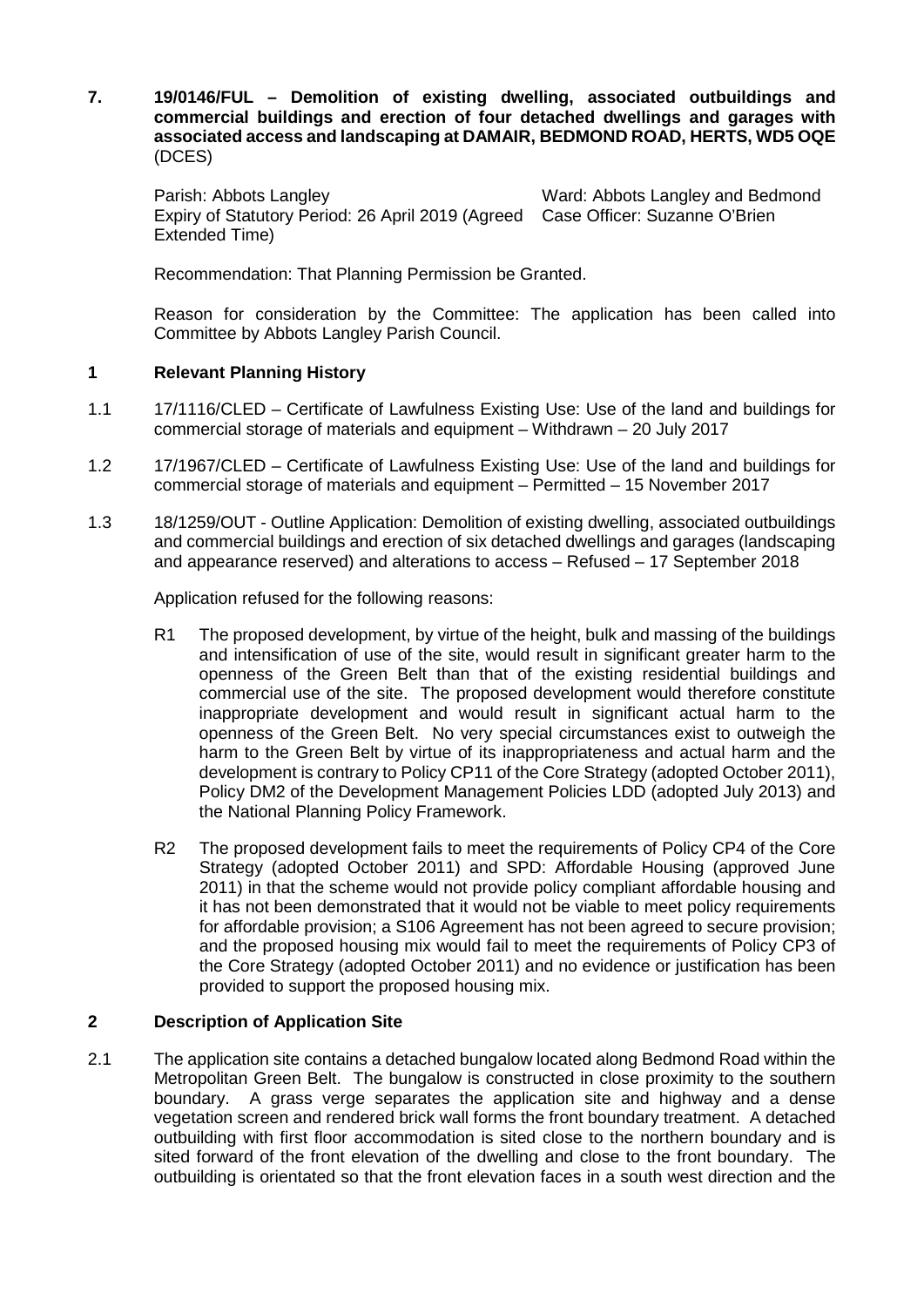rear elevation runs along the north boundary. The rear amenity space provision is bounded by a paddock to the rear.

- 2.2 There is a large gravel drive to the front of the dwelling which can accommodate a number of vehicles and serves an access track which is sited between the dwelling and outbuilding and runs along the northern boundary of the curtilage of the dwelling. The track leads to a paddock and serves a single storey 'L' shaped building. The building is constructed close to the northern boundary of the site and is used for commercial storage (Use Class B8) confirmed under application 17/1967/CLED. The commercial use also extends to the external area of hardstanding and along the access track, which at the time of the site visits included the storage of cars and materials. The commercial entity of the site is separated from the residential curtilage serving Daimar by metal gates to the front and close boarded fencing. The residential property and commercial property both share the vehicular access off of Bedmond Road.
- 2.3 The land to the north of the site, which originally served Fox Cottage, has been separated from the residential unit and planning permission has been granted for the provision of two, two storey dwellings.
- 2.4 The neighbouring dwelling to the south (The Dells) is a detached two storey dwelling which is set forward of the front elevation of the application dwelling.
- 2.5 A public footpath runs along the northern boundary of the rear part of the site.

# **3 Description of Proposed Development**

- 3.1 This application seeks full planning permission for the demolition of the existing dwelling, associated outbuildings and commercial buildings and erection of four detached dwellings and garages with associated access and landscaping.
- 3.2 All of the existing residential and commercial buildings will be removed from the site. Three detached dwellings (plots 1-3) would be sited in a row fronting Bedmond Road; the dwellings would have a similar building line to that of the existing dwelling.
- 3.3 Plot 1 would be sited along the southern boundary. The dwelling would measure 12.7m in depth by 8.3m in width. The dwelling would have a pitched roof with gabled flank elevations and a height of 9m. An attached garage would be sited to the front of the dwelling which would project 5.5m forward of the front elevation of the dwelling and 1m beyond the southern elevation. The garage would have a pitched roof with a maximum height of 4.7m.
- 3.4 Plots 2 and 3 would be sited to the north of Plot 1. The dwellings would be identical in scale measuring a maximum of depth of 13.6m (including the front bay) and width of 8.6m. The dwellings would have pitched roofs with gabled elevations and a height of 9m.
- 3.5 The dwelling on Plot 2 would be served by a single garage which would be located to the rear and north of the dwelling. The garage would measure 4.7m in height, 6m in depth and 4.1m in width.
- 3.6 Plot 3 would be served by a detached garage sited to the rear of the dwelling which would be accessed via the access road serving Plot 4. The garage would have measure 4.7m in height, 6m in depth and 4.1m in width.
- 3.7 The dwelling on Plot 4 would be sited to the north west of the site and would replace the existing commercial unit. The dwelling would be served by the existing vehicular access. The dwelling would have an 'L' shaped footprint and would measure 17.5m by 13.6m. The dwelling would include a part first floor level along the northern projection which would have a height of 6.8m. A dormer window would be inserted within the north and southern elevation of the northern projection. The western aspect would be single storey in height with height of 4.2m and a gabled end projection which would have a height of 5.6m. The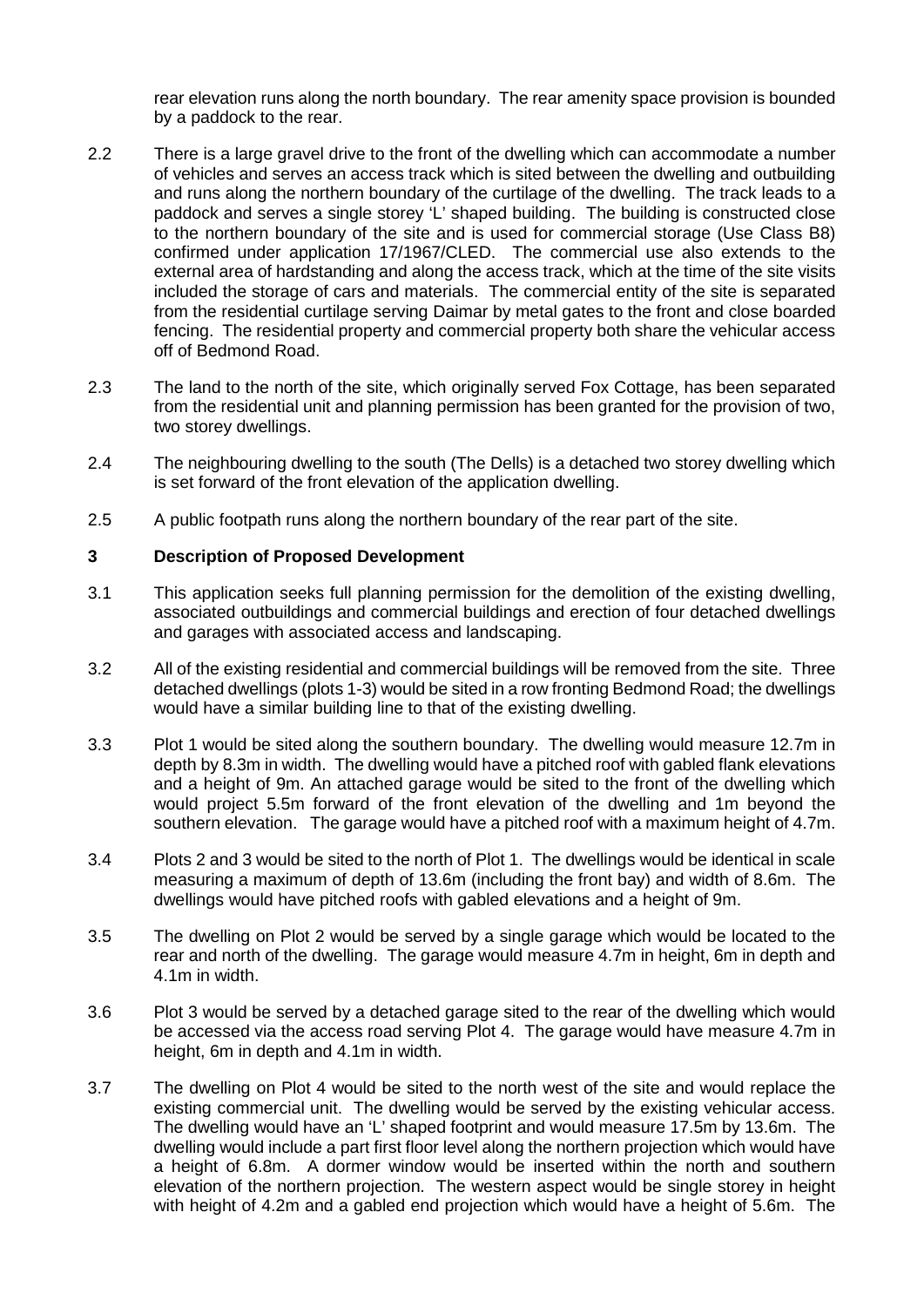dwelling would have a combination of a pitched roof with gabled ends and a flat roof element over the single storey aspect.

- 3.8 The dwelling would be served by a single garage to the east which would have the same measurements as the garage serving Plots 2 and 3.
- 3.9 Each dwelling would be served by a private amenity space. The existing garden would be subdivided to serve Plots 1-3, and Plot 4 would be served by an amenity space provision sited to the west of the building. The existing paddock would be retained. Two visitor car parking spaces would be provided in the front forecourt area and the development would include areas of hard and soft landscaping.

# **4 Consultation**

# **4.1 Statutory Consultation**

#### 4.1.1 Abbots Langley Parish Council: [Objects]

Members object to this application which they believe is overdevelopment of the Green Belt with no very special circumstances to outweigh the harm to the openness of the Green Belt. If officers are minded to approve this application then Members request that it is referred to Three Rivers Planning Committee for consideration.

#### 4.1.2 Hertfordshire County Council – Highway Authority: [No objections]

#### **Decision**

Notice is given under article 18 of the Town and Country Planning (Development Management Procedure) (England) Order 2015 that the Hertfordshire County Council as Highway Authority does not wish to restrict the grant of permission subject to the following conditions:

## CONDITIONS:

- 1. *No development shall commence until full details have been submitted to and approved in writing by the Local Planning Authority to illustrate the following:*
- *Swept path analysis to illustrate that a fire tender can easily manoeuvre and turn around within the site and get access to within 45m from all parts of dwelling 4 at the rear of the site and not have to reverse more than 20m in doing so. The width of the access road is acceptable at a minimum of 3.7m.*
- *Provision of bin storage sites for each dwelling within the confines of the site and separate from the proposed collection point.*

#### 2. *Provision of Parking & Servicing Areas*

*Prior to the first occupation of the development hereby permitted the proposed access road, on-site car parking and turning areas shall be laid out, demarcated, levelled, surfaced and drained in accordance with the approved plan and retained thereafter available for that specific use.*

*Reason: To ensure construction of a satisfactory development and in the interests of highway safety in accordance with Policy 5 of Hertfordshire's Local Transport Plan (adopted 2018).*

# 3. *Provision of Visibility Splays - Dimensioned on Approved Plan*

*Prior to the first occupation of the development hereby permitted visibility splays shall be provided in full accordance with the details indicated on the approved plan number PL-01 C. The splays shall thereafter be maintained at all times free from any obstruction between 600mm and 2m above the level of the adjacent highway carriageway.*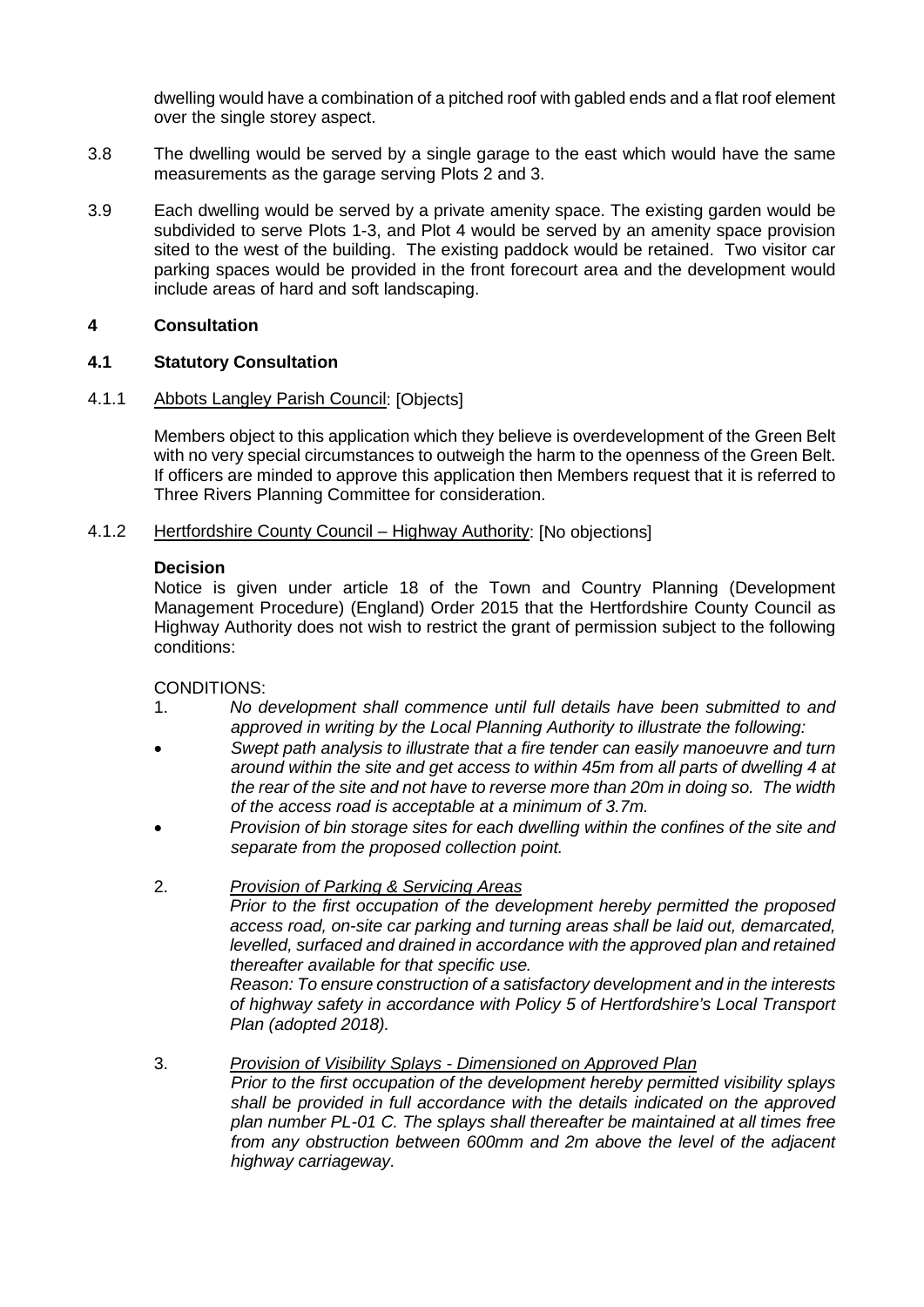*Reason: To ensure construction of a satisfactory development and in the interests of highway safety in accordance with Policy 5 of Hertfordshire's Local Transport Plan (adopted 2018).*

4. *Construction Management*

*The development shall not begin until full details of all proposed construction vehicle access, movements, parking arrangements and wheel washing facilities have been submitted to and approved in writing by the Local Planning Authority. The relevant details should be submitted in the form of a Construction Management Plan and the approved details are to be implemented throughout the construction programme.*

*Reason: In order to protect highway safety and the amenity of other users of the public highway and rights of way in accordance with Policies 5, 12, 17 and 22 of Hertfordshire€™s Local Transport Plan (adopted 2018).*

#### **COMMENTS / ANALYSIS:**

The proposal comprises of the demolition of the dwelling and workshop/outbuildings at Daimer, Bedmond Road, Bedmond and construction of four dwellings and associated works. Bedmond Road is designated as a classified C secondary distributor road, subject to a speed limit of 40mph and highway maintainable at public expense.

#### ACCESS & PARKING:

There is an existing vehicle crossover (VXO) into the site, which the proposed development will continue to use and is considered to be acceptable when taking into account the size of the proposals with access for four dwellings. Furthermore following consideration of the classification of road and speed of traffic, the levels of visibility available at the access onto the highway is sufficient (visibility splays of 2.4m by 66m are shown in either direction along Bedmond Road). HCC as Highway Authority considers the arrangements to be acceptable and in accordance with *Roads in Hertfordshire: A Design Guide* and *Manual for Streets (MfS*).

The proposed layout and design of the access way into the site and parking arrangements is acceptable for the size of the proposals and in accordance with design guidance in *MfS* and *Roads in Hertfordshire*. The proposals include the provision of 14 on site / off street car parking spaces. HCC as Highway Authority considers this level to be acceptable. TRDC is the parking authority and would ultimately need to be satisfied with the level of parking.

Following consideration of the size and nature of the proposals with the cul-de-sac providing vehicular and pedestrian access, the proposed shared surface road is acceptable and further details on shared surface roads can be found in *Roads in Hertfordshire, Sec 2, 5.2.2 and 8.5.3.*

#### ACCESSIBILITY & SUSTAINABILITY:

The site lies to the south of Bedmond and the village's amenities are within a reasonable walking and cycling distance. There is an existing pedestrian footway along the western side of Bedmond Road. The site is within walking distance of the nearest bus stops, which provide bus services to surrounding towns / villages including Abbots Langley, Kings Langley and Hemel Hempstead and their respective railway stations.

#### REFUSE / RECYLCING COLLECTION:

The proposed bin collection point is on land which is part of the highway verge. Whilst this is acceptable for collection, they would not be permitted to be stored here on non-collection days and therefore acceptable bin/recycling stores within 30m of each dwelling and within the confines of the site would need to be provided. The collection method must be confirmed as acceptable by TRDC waste management.

# CONCLUSION: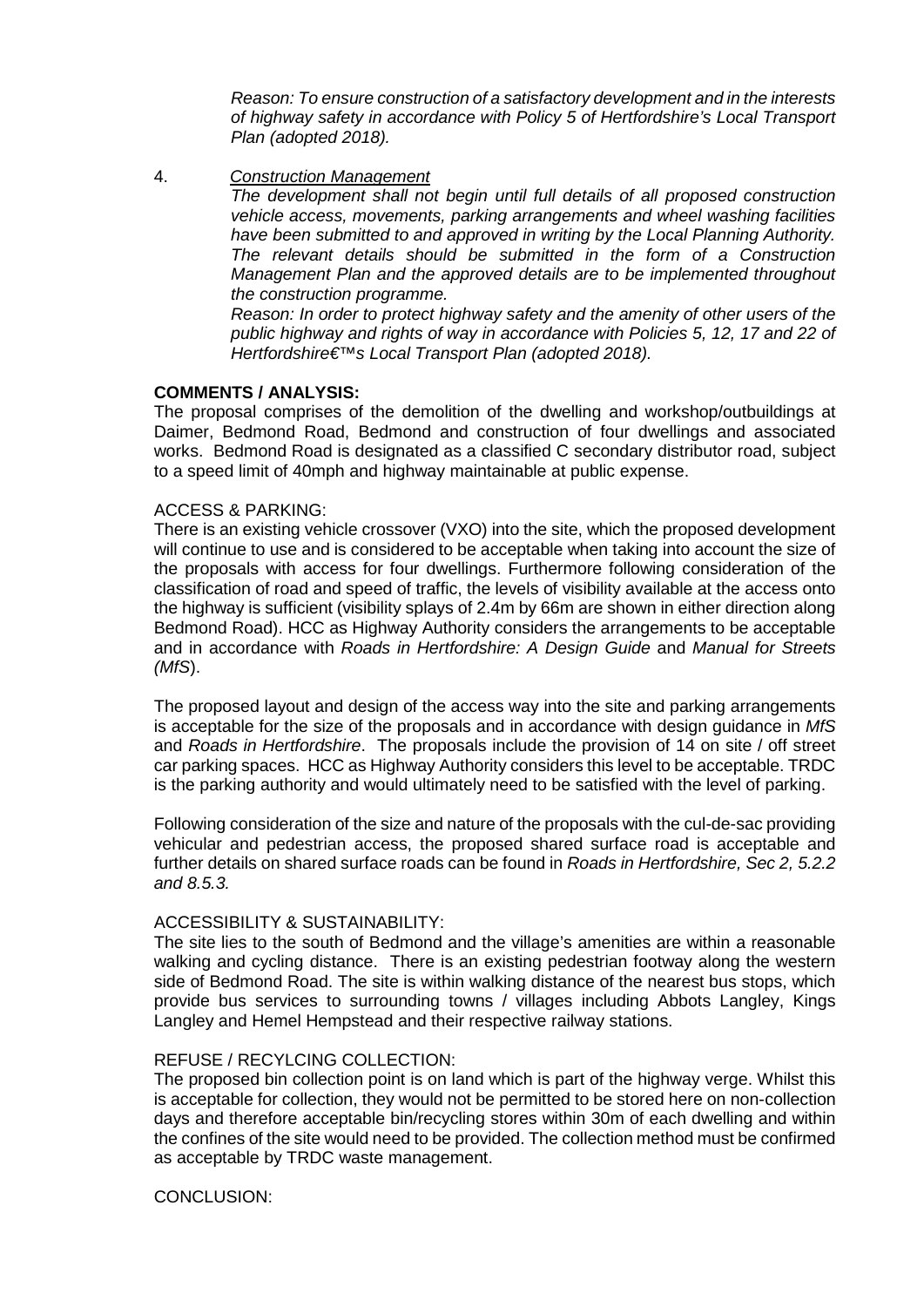HCC as Highway Authority considers that the proposal would not have an unreasonable impact on the safety and operation of the surrounding highway. The development is unlikely to result in a material increase in the number of vehicles using the site. Therefore HCC has no objections on highway grounds to the application, subject to the inclusion of the above planning conditions and informatives.

- 4.1.3 Herts and Middlesex Wildlife Trust: No comments received.
- 4.1.4 Herts Ecology: [No objections]

We previously commented on development proposals at this address and my comments now remain similar, namely:

The application site includes a large bungalow, garages, other outbuildings, and large rear garden. The paddock beyond the existing garden will remain undeveloped and will be separated by a new hedgerow**. I would like to see this comprise of native species known to thrive in the area.** 

There are a number of trees within the application boundary and, although the majority will be retained, some are proposed for removal.

An *Ecological Survey (Philip Irving, March 2018*) has been submitted in support of this application. The semi-natural habitats were considered to be of limited ecological interest. The buildings and trees were inspected for use by roosting bats and no bats or evidence of bats was found. Three trees have some potential for roosting bats however these will remain unaffected by the proposals. No further surveys were considered necessary, but **sensible precautionary measures are suggested and the Recommendations in the report should be followed as an Informative should consent be granted.**

The planning system should aim to deliver overall net gains for biodiversity where possible as laid out in the National Planning Policy Framework and other planning policy documents. Simple biodiversity enhancements that could be incorporated into the development proposal include: bat and bird boxes in trees, integrated bat roost units (bricks and tubes) in buildings, specific nest boxes for swifts, swallows and martins, refuge habitats (e.g. log piles, hibernacula) for reptiles and invertebrates, hedgehog boxes, gaps under fencing to allow free movement of small mammals (e.g. hedgehogs) and amphibians, native tree, shrub and hedgerow planting, orchard and fruit tree planting, wildflower area, wildlife pond, green roofs and walls, etc. These should be considered at an early stage to avoid potential conflict with any external lighting plans. **I would like to see the location and type of any proposed biodiversity enhancement features marked on a Biodiversity and Landscape plan and this should be secured as a Condition** if permission is granted.

- 4.1.5 Affinity Water: No comments received.
- 4.1.6 National Grid: No comments received.
- 4.1.7 Landscape Officer: [No objection]

The application is accompanied by an arboricultural survey, an arboricultural impact assessment, an arboricultural method statement and a tree protection plan, prepared by David Clarke in January 2019. These documents cover all trees on site and in the adjacent properties that can be affected by the construction works.

Although I have no objections to the proposal in principle, I would respectfully ask that should the proposal be granted permission, the exact location of services (tree protection and utilities No17.1 of the Arboricultural Method Statement) is provided prior to the works commencement.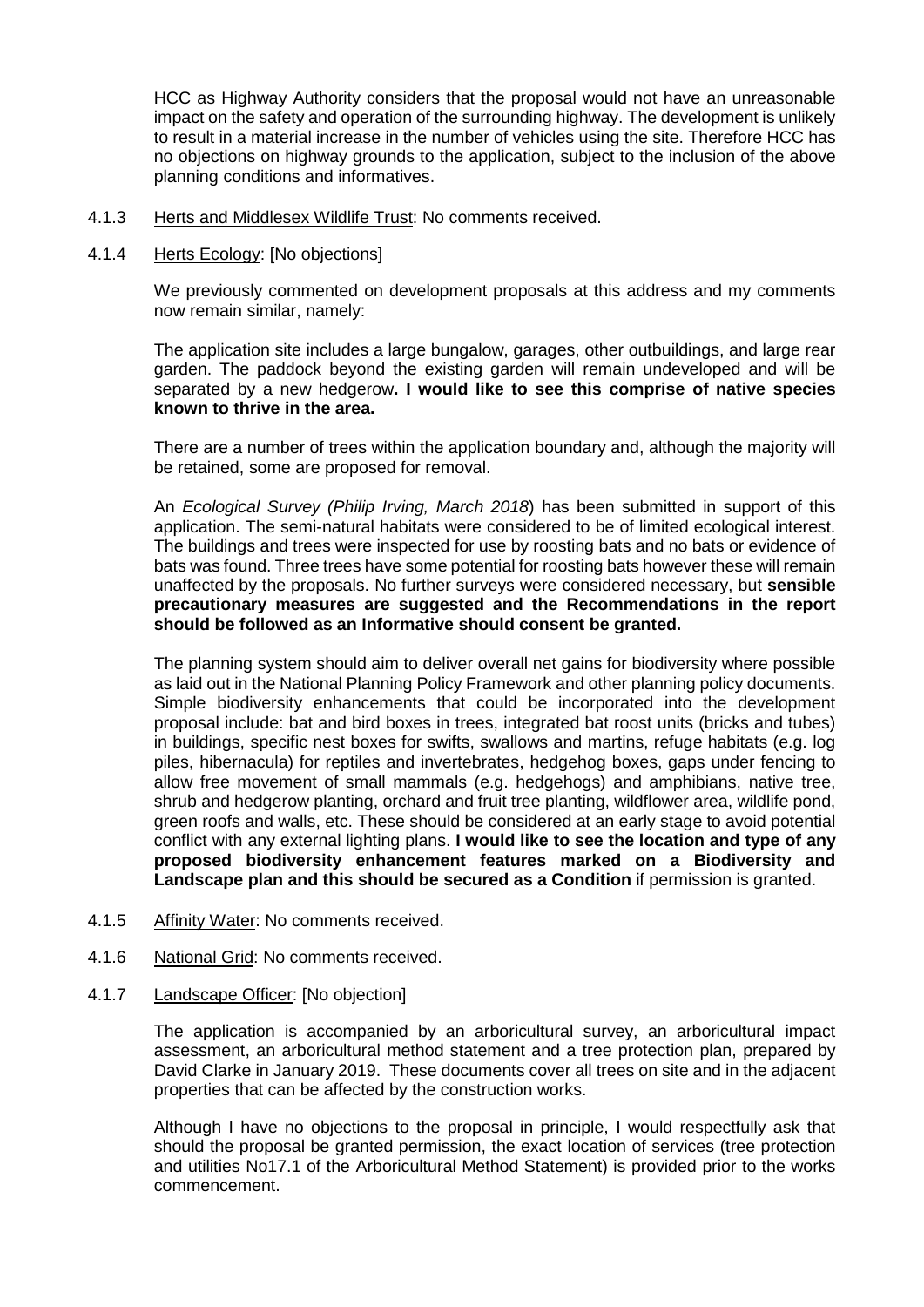- 4.1.8 Environmental Health: No comments received.
- 4.1.9 Environmental Protection: No comments received.
- 4.1.10 Highway Agency: [No objection]
- 4.1.11 Herts Footpath Section: No comments received.

#### **4.2 Public/Neighbour Consultation**

- 4.2.1 Number consulted: 9
- 4.2.2 No of responses received: 0 at the time of writing the report. Neighbour consultation date expires 17 April 2019.
- 4.2.3 Site Notice: 5 March 2019 Press notice: 1 March 2019
- 4.2.4 Summary of Responses:
	- Not applicable.
- **5 Reason for Delay**
- 5.1 Committee Cycle.

#### **6 Relevant Planning Policy, Guidance and Legislation**

#### 6.1 National Planning Policy Framework and National Planning Practice Guidance

In 2019 the new National Planning Policy Framework was published. This is read alongside the National Planning Practice Guidance (NPPG). The determination of planning applications is made mindful of Central Government advice and the Local Plan for the area. It is recognised that Local Planning Authorities must determine applications in accordance with the statutory Development Plan, unless material considerations indicate otherwise, and that the planning system does not exist to protect the private interests of one person against another. The NPPF is clear that "existing policies should not be considered out-of-date simply because they were adopted or made prior to the publication of this Framework. Due weight should be given to them, according to their degree of consistency with this Framework".

The NPPF states that 'good design is a key aspect of sustainable development, creates better places in which to live and work and helps make development acceptable to communities'. The NPPF retains a presumption in favour of sustainable development. This applies unless any adverse impacts of a development would 'significantly and demonstrably' outweigh the benefits.

#### 6.2 The Three Rivers Local Development Plan

The application has been considered against the policies of the Local Plan, including the Core Strategy (adopted October 2011), the Development Management Policies Local Development Document (adopted July 2013) and the Site Allocations Local Development Document (adopted November 2014) as well as government guidance. The policies of Three Rivers District Council reflect the content of the NPPF.

The Core Strategy was adopted on 17 October 2011 having been through a full public participation process and Examination in Public. Relevant policies include Policies CP1, CP2, CP3, CP4, CP8, CP9, CP10, CP11 and CP12.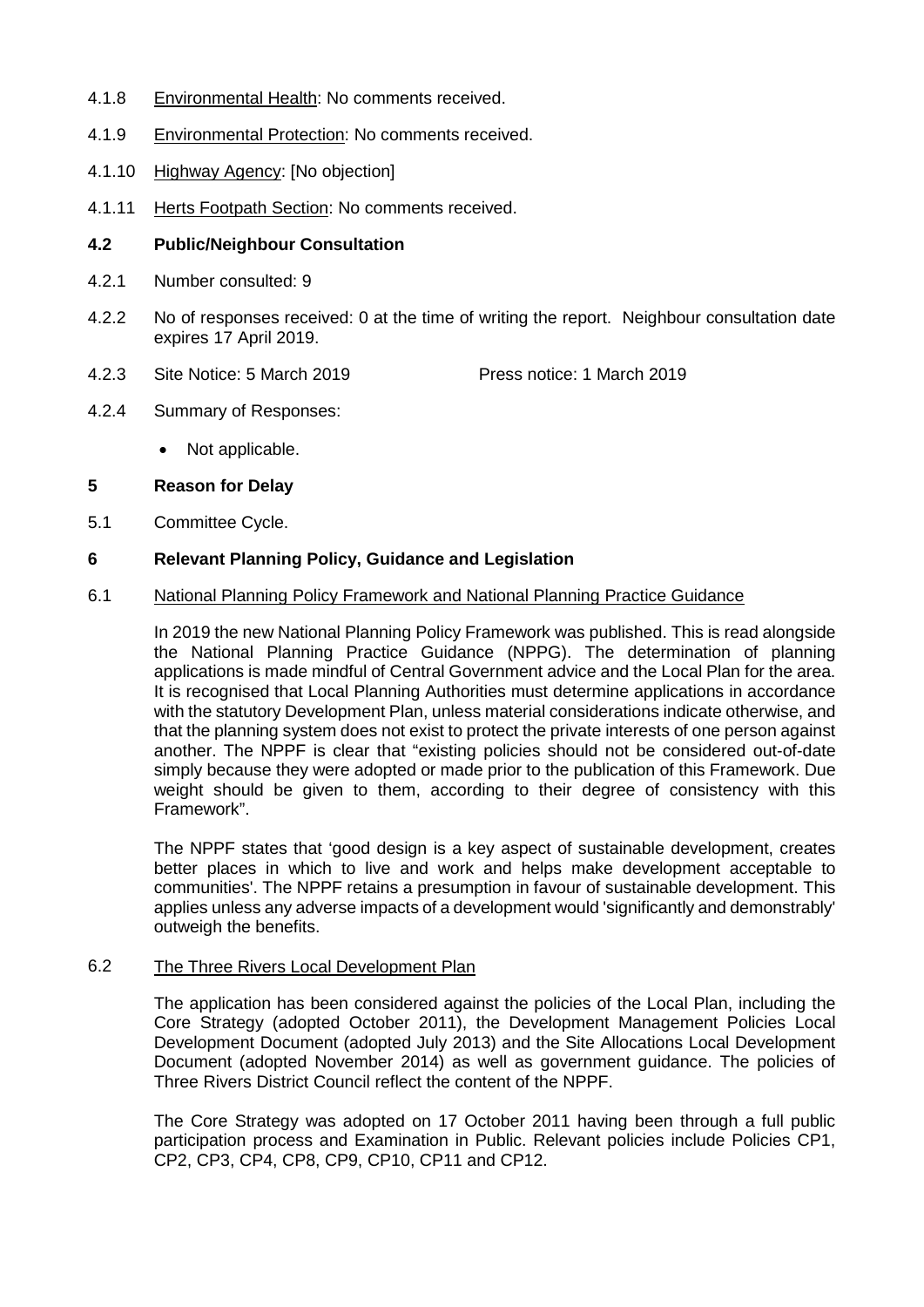The Development Management Policies Local Development Document (DMLDD) was adopted on 26 July 2013 after the Inspector concluded that it was sound following Examination in Public which took place in March 2013. Relevant policies include DM1, DM2, DM4, DM6, DM7, DM8, DM10, DM13 and Appendices 2 and 5.

The Site Allocations Local Development Document (SALDD) was adopted on 25 November 2014 having been through a full public participation process and Examination in Public. Policy SA1 is relevant.

#### 6.3 Other

Affordable Housing Supplementary Planning Document (adopted June 2011).

The Community Infrastructure Levy (CIL) Charging Schedule (adopted February 2015).

The Localism Act received Royal Assent on 15 November 2011. The growth and Infrastructure Act achieved Royal Assent on 25 April 2013.

The Wildlife and Countryside Act 1981 (as amended), the Conservation of Habitats and Species Regulations 2010, the Natural Environment and Rural Communities Act 2006 and the Habitat Regulations 1994 may also be relevant.

# **7 Planning Analysis**

#### 7.1 Green Belt

- 7.1.1 The fundamental aim of Green Belt policy is to prevent urban sprawl by keeping land permanently open; the most important attribute of Green Belts is their openness. Green Belts can shape patterns of urban development at sub-regional and regional scale, and help to ensure that development occurs in locations allocated in development plans. They help to protect the countryside, be it in agricultural, forestry or other use.
- 7.1.2 The NPPF at paragraph 145 states that local planning authorities should consider the construction of new buildings in the Green Belt as inappropriate development, with the exception of:
	- a) buildings for agriculture and forestry;
	- b) the provision of appropriate facilities (in connection with the existing use of land or a change of use) for outdoor sport, outdoor recreation, cemeteries and burial grounds and allotments; as long as the facilities preserve the openness of the Green Belt and do not conflict with the purposes of including land within it;
	- c) the extension or alteration of a building provided that it does not result in disproportionate additions over and above the size of the original building;
	- d) the replacement of a building, provided the new building is the same use and not materially larger than the one it replaces;
	- e) limited infilling in villages;
	- f) limited affordable housing for local community needs under policies set out in the development plan (including policies for rural exception sites) and;
	- g) limited infilling or the partial redevelopment of previously developed land, whether redundant or in continuing use (excluding temporary buildings) which would: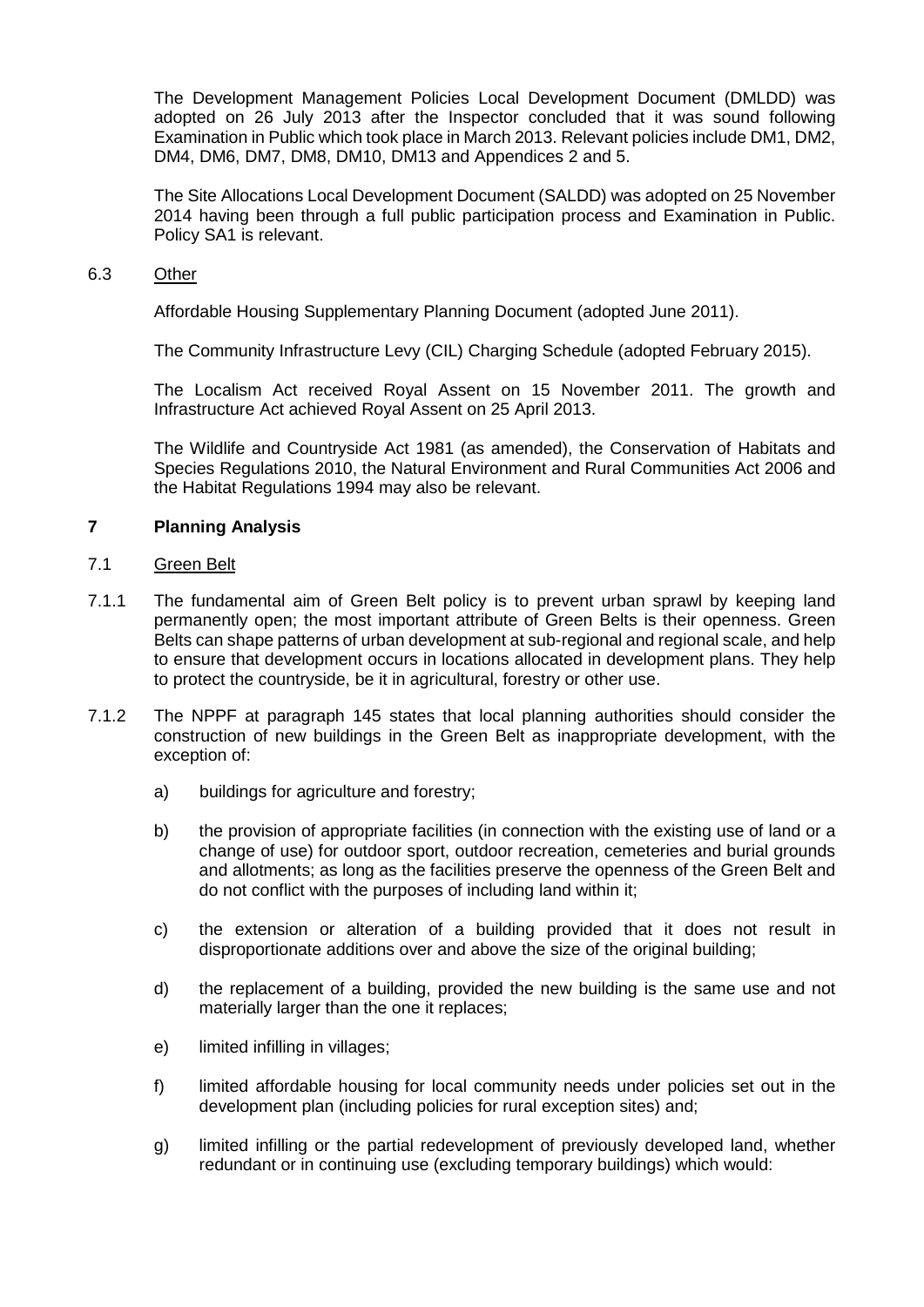- not have a greater impact on the openness of the Green Belt than the existing development; or
- not cause substantial harm to the openness of the Green Belt, where the development would re-use previously developed land and contribute to meeting an identified affordable housing need within the area of the local planning authority.
- 7.1.3 Paragraph 146 of the NPPF also states:

Certain other forms of development are also not inappropriate in the Green Belt provided they preserve its openness and do not conflict with the purposes of including land within it. These are:

- a) mineral extraction;
- b) engineering operations;
- c) local transport infrastructure which can demonstrate a requirement for a Green Belt location;
- d) the re-use of buildings provided that the buildings are of permanent and substantial construction;
- e) material changes in the use of the land (such as changes of use for outdoor sport or recreation, or for cemeteries and burial grounds); and
- f) development brought forward under a Community Right to Build Order or Neighbourhood Development Order.
- 7.1.4 Paragraph 134 of the NPPF sets out the five purposes of including land within the Green Belt:
	- a) to check the unrestricted sprawl of large built-up areas;
	- b) to prevent neighbouring towns merging into one another;
	- c) to assist in safeguarding the countryside from encroachment;
	- d) to preserve the setting and special character of historic towns; and
	- e) to assist in urban regeneration, by encouraging the recycling of derelict and other urban land.
- 7.1.5 Policy CP11 of the Core Strategy and Policy DM2 of the DMP LDD relate to development within the Green Belt and reflect the guidance as set out in the NPPF.
- 7.1.6 Within the residential part of the site the proposed development would result in the demolition of the existing dwelling and outbuilding and its replacement with three detached dwellings. The replacement dwellings would be sited between two areas of residential development (although it is noted that the land to the north is currently undeveloped permission has been granted for a pair of semi detached dwellings which is a material consideration). As such, following the demolition of the existing dwelling the three replacement dwellings on Plots 1-3 would represent infill development between Dell Cottage and Notley Cottage.
- 7.1.7 The application site falls outside of the identified settlement boundary of Bedmond as set out within the Core Strategy. However, planning permission for the construction of two dwellings on land to the north of the application site was granted at appeal (Land Adjoining Notley Cottage; Outline Application: Construction of up to two dwellings; reference: 17/1607/OUT) under the limited infilling exception. In the appeal the Planning Inspector commented that the appeal site should be read in context with the village of Bedmond stating: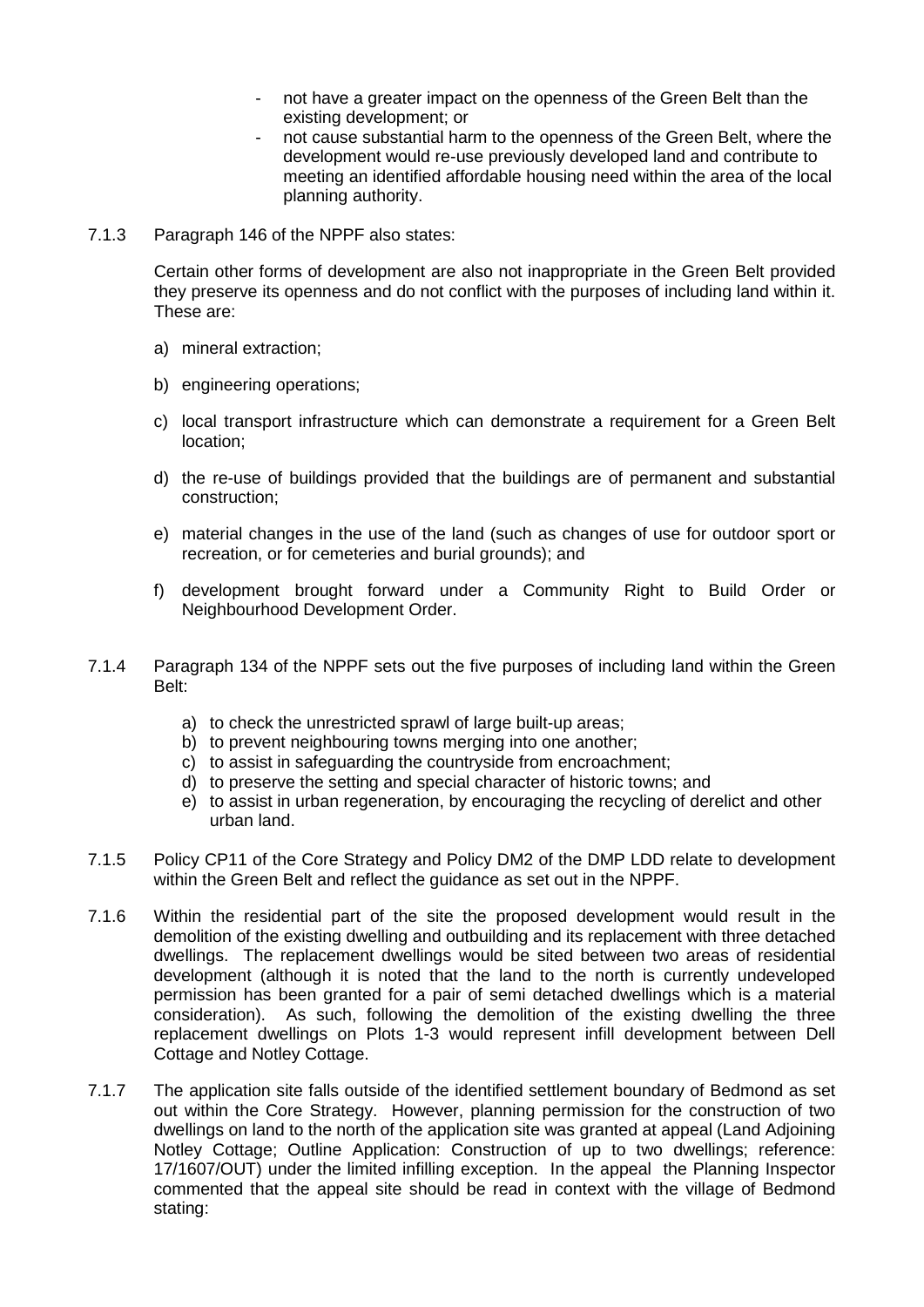'The appeal site is located some 650m from the centre of the village, which can be accessed within approximately 8 minutes' walk via a continuous footpath along Bedmond Road. Within the village centre, services and facilities include a church, primary school, post office, village hall, sports and social club, and public open spaces. Additionally, there are a number of bus stops along Bedmond Road, including stops close to the appeal site. Bus services from these stops run between Watford, Garston, Abbots Langley, Kings Langley and Hemel Hempstead 7 days a week.

The appeal site is located within a ribbon of residential development within reasonable proximity of the village centre which is safely accessible on foot. It is also physically closer to the centre of Bedmond than the outlying properties on Harthall Lane, which lie within the settlement boundary. No reasoning has been provided for either Harthall Lane's inclusion or the exclusion of this part of Bedmond Road from the settlement boundary. This appeal is not the place to address matters such as settlement boundaries, which are better suited to discussion at a Local Plan examination. However, having visited both Harthall Lane and the appeal site during my site visit, it is my view that given its locational circumstances, the appeal site lies within the village of Bedmond for the purposes of paragraph 89 of the Framework.'

- 7.1.8 The application site adjoins Notley Cottage. Having regard to the Inspector's justification above, the LPA considers weight should be given to this justification as the circumstances of the sites are very similar. Therefore the application site is considered to lie within the village of Bedmond for the purposes of paragraph 145 of the NPPF.
- 7.1.9 The proposed development on Plots 1-3 would therefore be considered in relation to limited infilling in villages exception. The first matter of whether the site fall lies within a village has been covered in the paragraphs above. The second matter is to determine whether the proposal constitutes limited infilling. The NPPF does not define what is limited infilling. A reasonable definition is small scale development which fills gaps in an otherwise built up area. Following the demolition of the existing dwelling and outbuilding the proposed development would infill the gap between Dell Cottage and neighbouring plot, which is due to be developed. The provision of three dwellings with small scale ancillary buildings would fall within the category of limited development.
- 7.1.10 The proposed construction of three detached dwellings with associated ancillary buildings would fall within the exception of limited infilling in villages set out in paragraph 145 of the NPPF. Consequently the redevelopment of the residential part of the site (Plots 1-3) would not be inappropriate development within the Green Belt and would not result in harm to the Green Belt.
- 7.1.11 The dwelling on Plot 4 would be sited to the rear of the site in place of the existing commercial unit and use of the land for commercial purposes. The assessment of the acceptability of the development on Plot 4 will be considered against exception g) of paragraph 145 of the NPPF:

'limited infilling or the partial redevelopment of previously developed land, whether redundant or in continuing use (excluding temporary buildings) which would:

- not have a greater impact on the openness of the Green Belt than the existing development; or
- not cause substantial harm to the openness of the Green Belt, where the development would re-use previously developed land and contribute to meeting an identified affordable housing need within the area of the local planning authority'.
- 7.1.12 The north western part of the site and the access track and hardstanding to the front and north of the building benefit from unrestricted commercial storage use and as such the building and land to the north west is considered to be constitute previously developed land.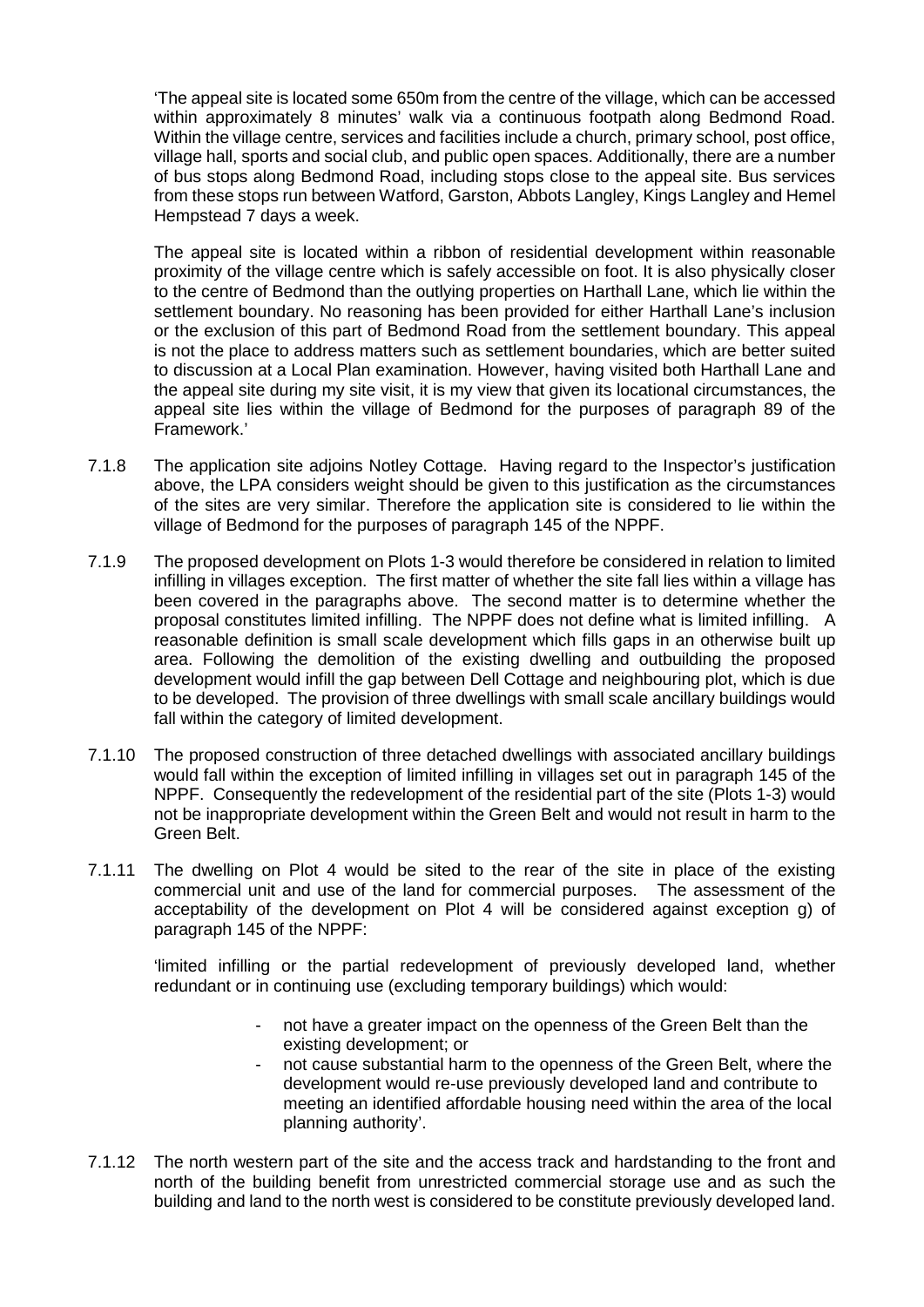The proposal seeks to remove the commercial use of the site and demolish the existing building and redevelop this part of the site for residential purposes

- 7.1.13 It is prudent to assess whether the proposed replacement building would be of greater bulk and massing in relation to the existing building. The existing building has a footprint/floorspace of approximately 190sq.m; the replacement dwelling would have a footprint of approximately 170sq.m but a floorspace of 210sq.m.
- 7.1.14 The northern aspect of the proposed replacement dwelling would include first floor accommodation and this aspect of the dwelling would be set approximately 2.5m higher than the existing structure. The height of the northern aspect of the dwelling would result in a reduction to the openness of the Green Belt than in comparison to the existing built form. The northern elevation of the proposed dwelling would measure 14m in width whilst the existing built form covers a width of 21m. The reduction in width of built form along the northern boundary would help to mitigate the harm arising from the height of the proposed building. The built form would be re-sited to the west of the plot. The western elevation would have a depth of 17m which would be 2m greater than the eastern elevation of the existing structure and the gable feature to the south would be set higher than the existing dwelling. The connecting roof form would not be set at the same level as the existing building. A single detached garage is also proposed to be sited to the east of the dwelling.
- 7.1.15 The proposed replacement dwelling, by virtue of its height and depth, would be of greater bulk and massing to that of the existing low profile building. The harm arising from the proposed replacement building, in part, would be mitigated by the reduction in width of the northern elevation in comparison to the existing structure. The use of the site would also be a factor in assessing whether the proposed development would have a greater impact on the openness of the Green Belt. The existing commercial part of the site has permitted unrestricted commercial storage use (Use Class B8). The existing use results in the storage of materials and commercial vehicles on open land to the west and south of the building and along the access track which was evident at the time of the site visits. The external storage is detrimental to the openness of the Green Belt and detracts from the rural qualities of the landscape. The proposed development would result in the removal of the materials and vehicles which would materially improve the openness of the site and visual amenities of the landscape. The change of use of the commercial aspect to a single residential unit would also result in a significant reduction in the level of use of the site. The change of use from commercial to a single residential unit would therefore serve to overcome the harm arising from the aspects of the proposed built form that would be of greater bulk and massing and the development. Overall the development would positively improve the openness of the site.
- 7.1.16 The demolition of the existing building and its replacement with a dwelling and the change of use of the commercial part of the site to residential would fall within the exception of redevelopment of previously developed land set out in paragraph 145 of the NPPF. Consequently the redevelopment of the residential part of the site (Plot 4) would not be inappropriate development within the Green Belt and would not result in harm to the Green Belt.
- 7.1.17 The gardens serving Plots 1 and 2 would be contained within the boundaries of the existing garden and would not project into the paddock to the rear with the exception of the garage serving Plot 3. The proposed garage serving Plot 3 and part of the garden would project within part of the existing paddock. The garage however would be small in scale and would not appear unduly prominent within the landscape. The siting of the garden and garage serving Plot 3 would not result in an inappropriate or unacceptable form of development or encroachment into the countryside. The proposed gardens serving Plots 1 and 2 would also be shallower than the existing garden which would also mitigate the extension into the paddock of the garden serving Plot 3.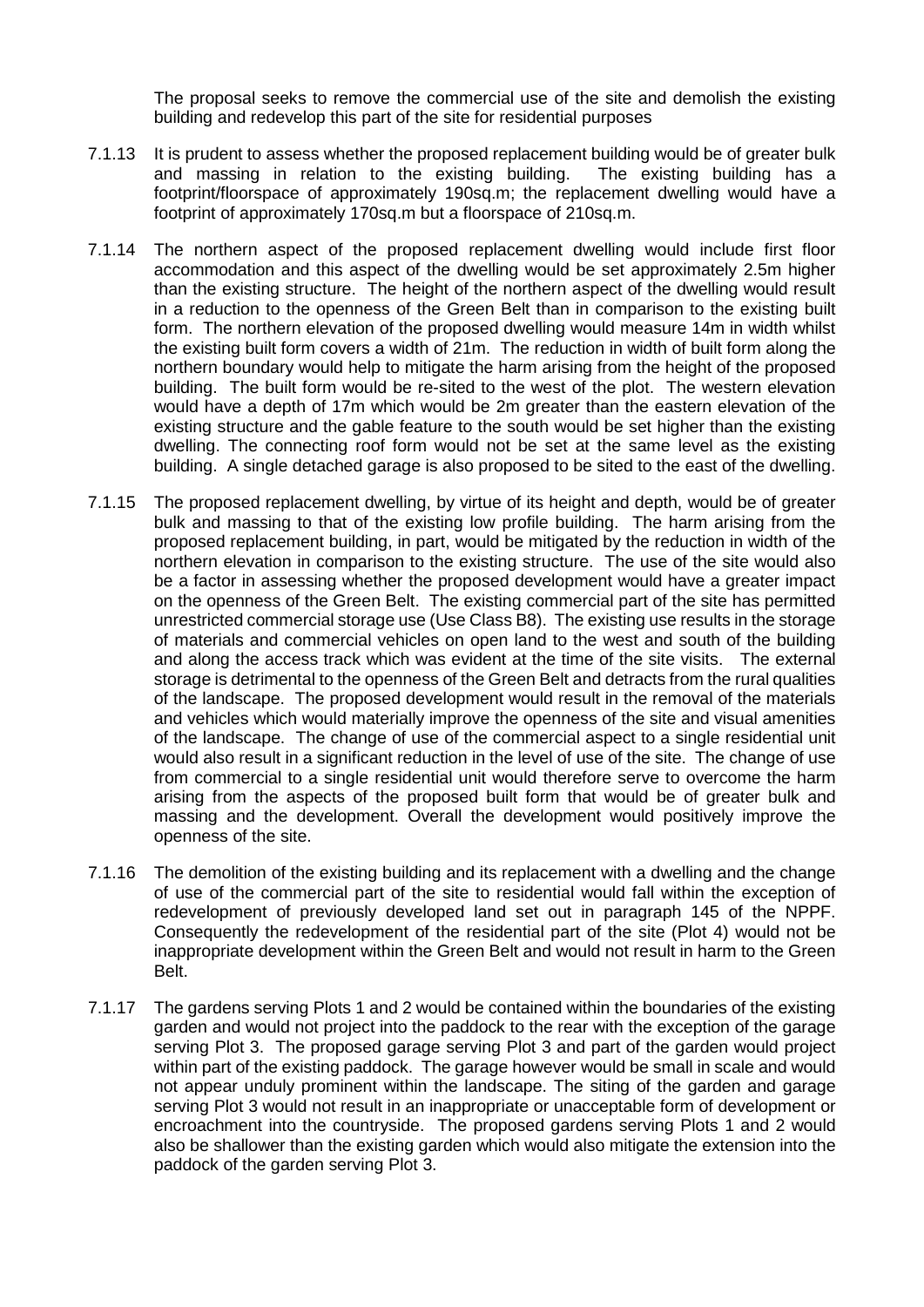- 7.1.18 The curtilage serving Plot 4 would extend into the existing paddock by approximately 10m thus resulting in a material change of use of the land. This would represent encroachment into the countryside which is contrary to paragraph 146 of the NPPF. However, the removal of the commercial use and paraphernalia of the site would outweigh the harm the siting of the curtilage would have on the Green Belt by virtue of its inappropriateness and actual harm, in accordance with paragraph 144 of the NPPF.
- 7.1.19 The proposed development would therefore not result in inappropriate development and or any greater harm to the openness of the Green Belt. Where harm is identified this is mitigated by the improvements that would through the loss of the commercial use of the site and demonstrate very special circumstances. The proposed development would therefore be in accordance with Policy CP11 of the Core Strategy, Policy DM2 of the DMLDD and the NPPF.
- 7.1.20 Due to the sensitive nature of the site permitted development rights in relation to extensions, outbuildings and boundary treatments will be removed from the entire site.

#### 7.2 Impact on Character and Street Scene

- 7.2.1 Policy CP1 of the Core Strategy (adopted October 2011) seeks to promote buildings of a high enduring design quality that respect local distinctiveness and Policy CP12 of the Core Strategy (adopted October 2011) relates to design and states that in seeking a high standard of design the Council will expect development proposals to 'have regard to the local context and conserve or enhance the character, amenities and quality of an area'. Development should make efficient use of land but should also respect the 'distinctiveness of the surrounding area in terms of density, character, layout and spacing, amenity, scale, height, massing and use of materials'; 'have regard to the local context and conserve or enhance the character, amenities and quality of an area' and 'incorporate visually attractive frontages to adjoining streets and public spaces'.
- 7.2.2 In terms of new residential development, Policy DM1 of the DMLDD advises that the Council will protect the character and residential amenity of existing areas of housing from forms of 'backland', 'infill' or other forms of new residential development which are inappropriate for the area. Development will be only be supported where it can be demonstrated that the proposal will not result in:
	- i. Tandem development;<br>ii. Servicing by an awkw
	- Servicing by an awkward access drive which cannot easily be used by service vehicles;
	- iii. The generation of excessive levels of traffic;
	- iv. Loss of residential amenity;
	- v. Layouts unable to maintain the particular character of the area in the vicinity of the application site in terms of plot size, plot depth, building footprint, plot frontage width, frontage building line, height, gaps between buildings and streetscape features (e.g. hedges, walls, grass verges etc.)
- 7.2.3 The Design Criteria at Appendix 2 of the Development Management Policies document set out that new development should not be excessively prominent in relation to the general street scene and should respect the character of the street scene, particularly with regard to the spacing of properties, roof form, positioning and style of windows and doors and materials. Specific guidance includes that to prevent terracing and maintain spacing, the flank elevations of development should be set in at least 1.2m from flank boundaries at first floor level and above.
- 7.2.4 The existing residential part of the site contains a large detached bungalow and outbuilding on a wide plot. The dwelling and outbuilding would be demolished and replaced with three two storey detached dwellings. The street scene is characterised by two storey dwellings including detached and semi-detached properties. The provision of three detached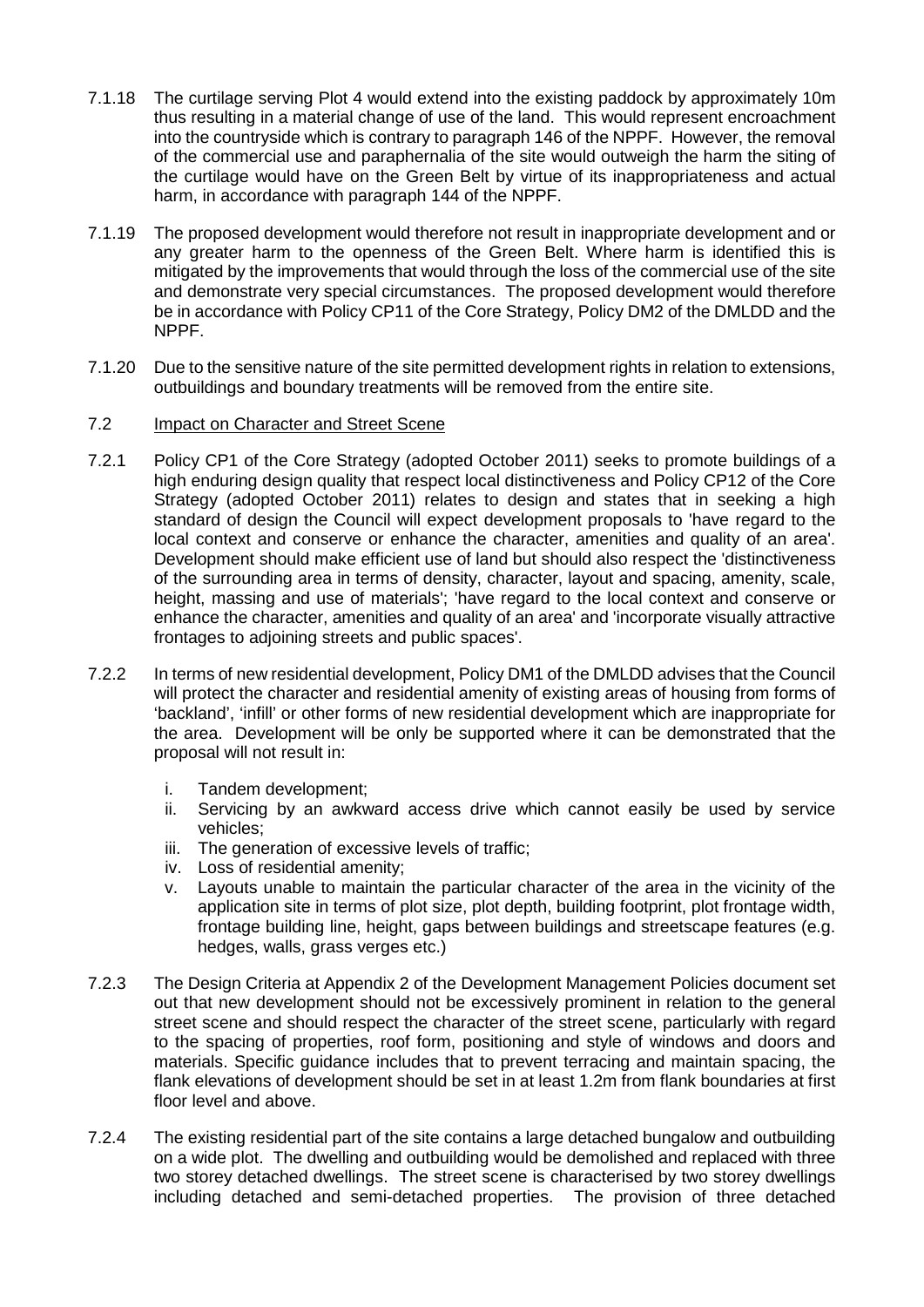dwellings would not be out of character. The dwellings and plots along Bedmond Road within the vicinity of the site dwellings in also vary in scale. The dwellings to the south consist of the detached dwellings on deep plots whilst the properties to the north consist of semi detached properties on shallower plots. The proposed dwellings would be sited on moderate sized plots which would be of sufficient size as to not result in a cramped form of development. The scale and design of the proposed dwellings on Plots 1-3 would also be in keeping with the varied character of this part of Bedmond Road.

- 7.2.5 The dwelling on Plot 1 would be served by an attached garage which would adjoin the front elevation. The garage projection would extend forward of the proposed building line and Dell Cottage. The existing outbuilding is positioned close to the front boundary and the neighbouring properties to the north are also set forward. The proposed garage would be sited to the south of the plot where the built form to the south is set back from the highway. However, as previously noted the existing outbuilding is positioned close to the front boundary; the proposed front projection would therefore not disrupt the existing established building line. Furthermore, the roof form of the garage would be hipped to the side where it would front the highway and the garage would be set back 6.6m from the front boundary and 15m from the highway. The single storey nature and positioning of the garage would therefore not result in an unduly prominent feature.
- 7.2.6 The dwelling on Plot 1 would be set in a minimum of 2.3m from the southern boundary; the garage would be sited closer with a separation of 1.1m. The garage would be single storey level only and the siting of the two storey aspect of the dwelling would exceed the 1.2m guidance. 3m would separate the dwellings on Plots 1 and 2 and 6.7m would separate the two storey aspects of the dwellings on Plots 2 and 3; the vehicular access serving Plot 4 would be sited to the side of Plot 3. Sufficient spacing would be provided within the site to ensure that the development would have a spacious quality and complement the setting and surroundings.
- 7.2.7 The dwelling on Plot 4 would not follow the established building line of residential properties along this part of Bedmond Road. However, it would replace an existing commercial building. The siting of a residential unit to the rear of the plot would therefore not result in any demonstrable harm to the overall character of the area. The dwelling would not be readily visible from Bedmond Road and where there would be views it would not represent a prominent or contrived feature. A public footpath runs along the boundary adjacent to Plot 4. The proposed replacement dwelling would not result in a prominent or dominant feature as viewed from adjacent public vantage points. Plot 4 would be served by a long access track however this is already existing and established and would not result in a contrived layout.
- 7.2.8 The indicative street scene demonstrates that the proposed dwellings would not appear excessive in height than in comparison to the two storey dwelling to the south.
- 7.2.9 The existing site contains large areas of hardstanding and the commercial unit contains external areas of storage along the access track and to the south and west of the commercial building. The existing commercial storage forms an unsightly feature within the landscape and the existing frontage that consists of large areas of hardstanding and large outbuilding close to the front boundary of the site do not positively contribute to the visual amenities of the street scene. The proposed development would improve the visual aesthetics of the site to the benefit of the character and visual amenities of the street scene and landscape. The development would result in the removal of the high boundary treatment that runs along the frontage of the site. This forms a dominant feature within the street scene, the plans indicate that the trees would be replacement with new hedging this would have a positive impact on the visual amenities of the street scene.
- 7.2.10 Thus, taking the existing layout of the site into consideration and the variation of built form along this part of Bedmond Road and the wider village of Bedmond the proposed layout of the development in terms of the creation of plot size, siting and scale of the dwellings would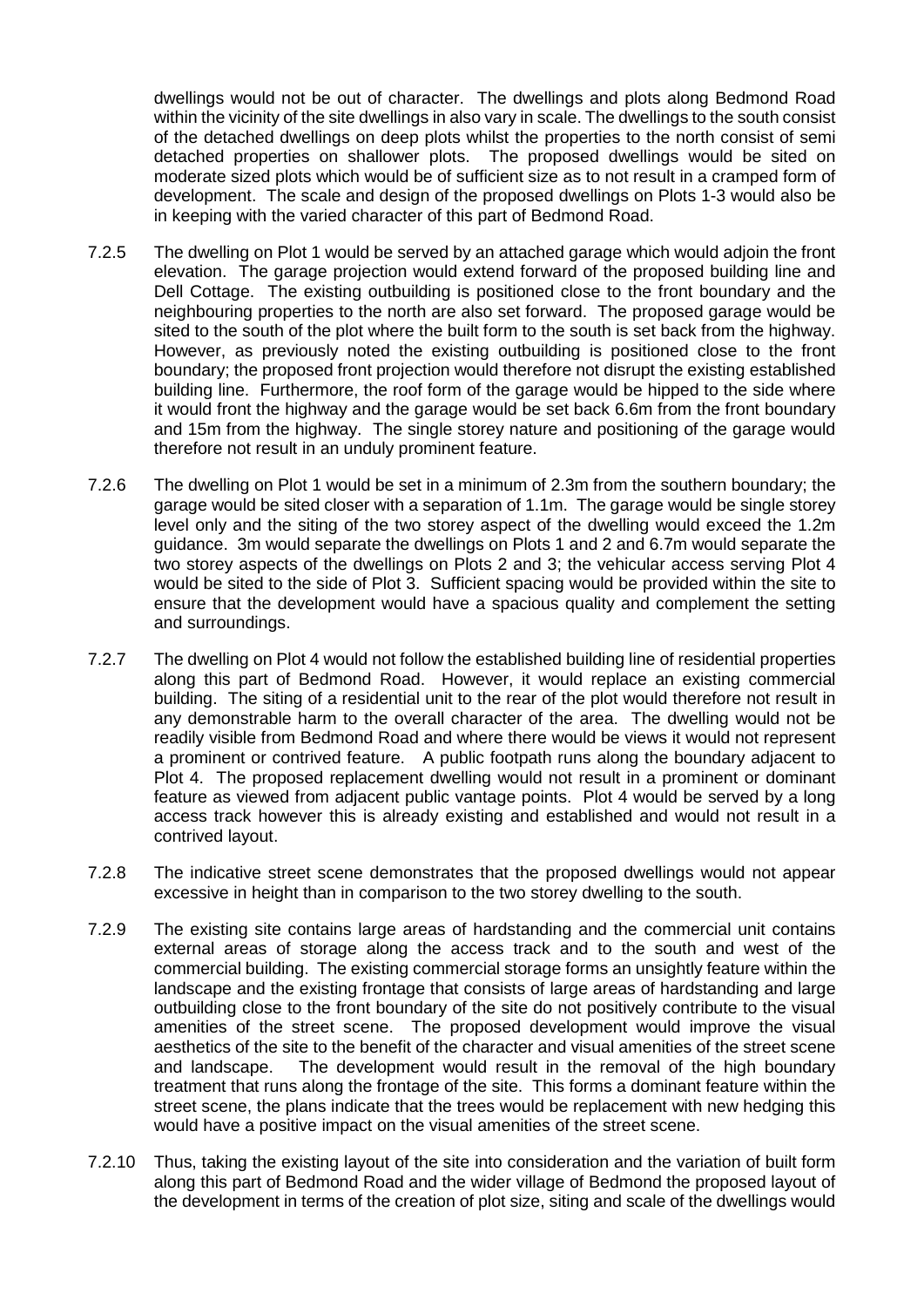not result in any material harm to the character of the area. The proposal would therefore be in accordance with Policies CP1 and CP12 of the Core Strategy and Policies DM1, DM7 and Appendix 2 of the DMLDD.

#### 7.3 Impact on amenity of neighbours

- 7.3.1 Policy CP12 of the Core Strategy states that development should 'protect residential amenities by taking into account the need for adequate levels and disposition of privacy, prospect, amenity and garden space'.
- 7.3.2 Policy DM1 and Appendix 2 of the Development Management Policies document set out that development should not result in loss of light to the windows of neighbouring properties nor allow overlooking, and should not be excessively prominent in relation to adjacent properties. The Design Criteria at Appendix 2 provide specific guidance including that to avoid unacceptable loss of light to neighbours, two storey development at the rear of properties should not intrude a 45 degree splay line across the rear garden from a point on the joint boundary level with the rear wall of the adjacent property. This principle is dependent on the spacing and relative positions of properties and consideration will be given to the juxtaposition of properties, land levels and the positioning of windows and development to neighbours.
- 7.3.3 In the interests of privacy and to avoid overlooking, the Design Criteria advise that a distance of 28m should be achieved between the faces of single or two storey buildings backing on to each other. Distances should be greater between buildings in excess of two storeys with elevations which directly face each other or in situations where there are site level differences involved. Appendix 2 of the Development Management Policies document also advises that windows of habitable rooms at first floor level should not generally be located in flank elevations and that flank windows of other rooms should be non-opening below 1.7m and obscure glazed. Development should not incorporate balconies or first floor conservatories which overlook neighbouring properties to any degree.
- 7.3.4 The closest neighbouring property to the north is Notley Cottage which would be sited a significant distance from the site and would be unaffected by the proposed development. It is however noted that planning permission has been granted for the construction of two dwellings between the site and Notley Cottage. The dwelling on Plot 3 would be set in from the northern boundary and would not result in any harm to any future occupants of the neighbouring site. The dwelling on Plot 4 would also be set in from the eastern boundary which adjoins the garden of Fox Cottage. The proposed dwelling would be set in from the boundary with Fox Cottage and would not result in any loss of light or harm to the visual amenities of the surrounding neighbouring properties.
- 7.3.5 The dwelling on Plot 1 would be constructed close to the common boundary with Dell Cottage. The proposed dwelling would extend approximately 4.4m beyond the rear elevation of the neighbouring dwelling. The proposal would intrude the 45 degree splay line drawn across the rear garden from a point on the joint boundary, level with the rear wall of Dell Cottage by approximately 2.5m. A minimum distance of 5m would separate the proposed dwelling and Dell Cottage, this would provide sufficient separation as to prevent the proposed dwelling from resulting in any unacceptable loss of light or harm to the visual amenities of Dell Cottage. The proposed garage on Plot 1 would project beyond the front elevation of the neighbouring dwelling. The garage would be single storey level only with hipped roof form so that the highest point would be set in from the boundary. The siting and scale of the garage would not result in harm to the residential amenities of Dell Cottage.
- 7.3.6 Subject to the condition that the first floor windows to be sited within the flanks of the dwelling in Plots 1 and 3 are obscure glazed the development would not result in loss of privacy to the surrounding neighbouring properties.
- 7.4 Quality of accommodation for future occupants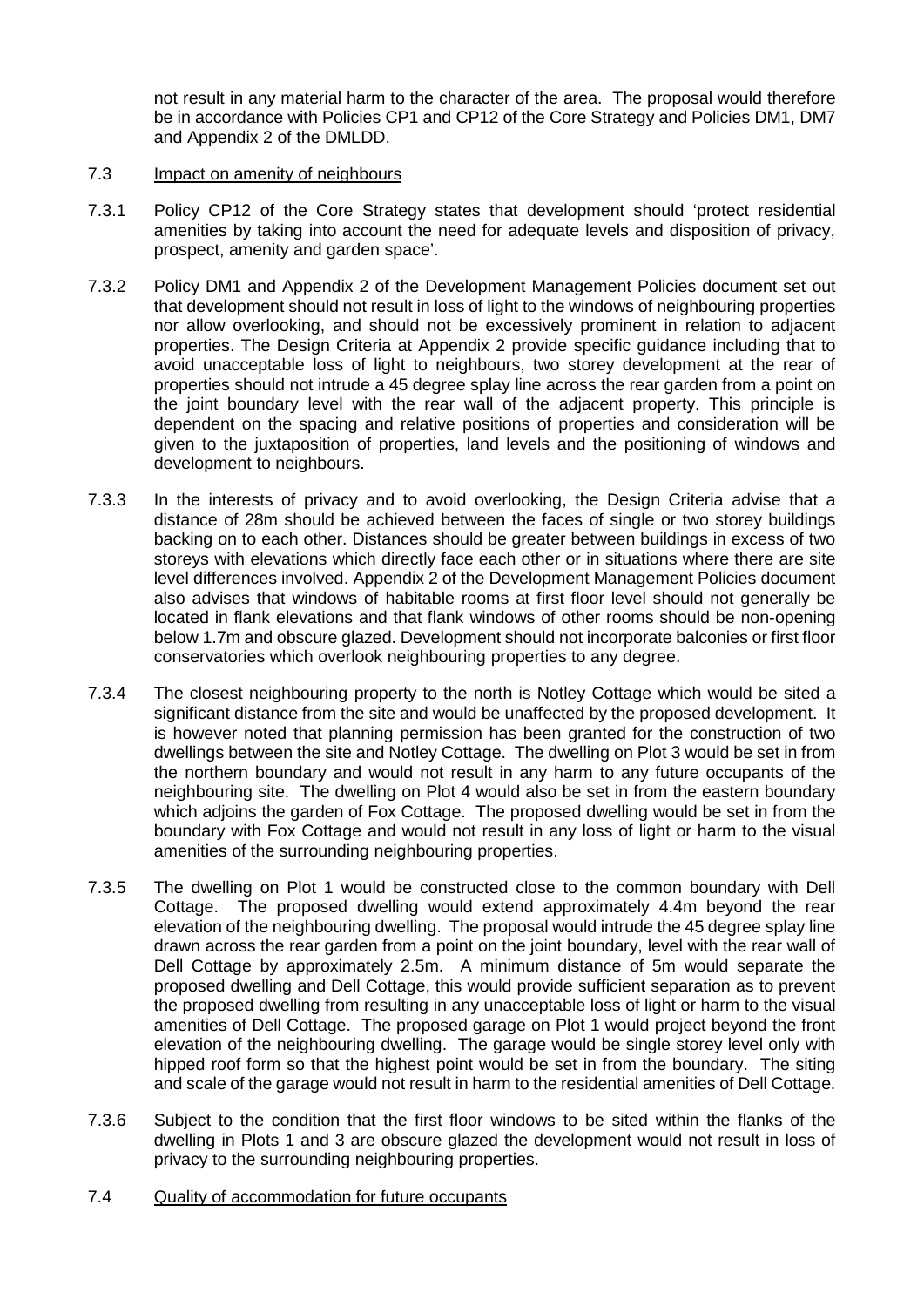- 7.4.1 The layout of the proposed development would provide suitable living conditions for future occupants. Each property would be served by private amenity space which would not be overshadowed and the amenities of the individual dwellings would not be affected by each other.
- 7.4.2 The dwellings would have windows in the side elevations facing each other the first and second floor windows would be conditioned to be obscure glazed and top level opening which would prevent overlooking.

#### 7.5 Amenity Space Provision for future occupants

7.5.1 Plots 1-3 dwelling would have four bedrooms and Plot 4 would have five bedrooms. Each unit would be served by an amenity space provision in excess of 300sq.m. The Design Criteria of the DMLDD stipulates that four bedroom dwellings should be served by an indicative amenity space provision of 126sq.m; the proposal would exceed this indicative level.

# 7.6 Wildlife and Biodiversity

- 7.6.1 Section 40 of the Natural Environment and Rural Communities Act 2006 requires Local Planning Authorities to have regard to the purpose of conserving biodiversity. This is further emphasised by regulation 3(4) of the Habitat Regulations 1994 which state that Councils must have regard to the strict protection for certain species required by the EC Habitats Directive.
- 7.6.2 The protection of biodiversity and protected species is a material planning consideration in the assessment of applications in accordance with Policy CP9 of the Core Strategy (adopted October 2011) and Policy DM6 of the DMLDD. National Planning Policy requires Local Authorities to ensure that a protected species survey is undertaken for applications that may be affected prior to determination of a planning application.
- 7.6.3 The application has been submitted with a Biodiversity Checklist and Ecological Survey. Herts Ecology have raised no objections to the proposal in terms of impact on protected species and request a condition in relation to biodiversity enhancements.

# 7.7 Trees and Landscaping

- 7.7.1 Policy DM6 of the Development Management Policies LDD sets out that development proposals should seek to retain trees and other landscape and nature conservation features, and that proposals should demonstrate that trees will be safeguarded and managed during and after development in accordance with the relevant British Standards.
- 7.7.2 The site contains a number of mature trees which will be retained. The proposal would result in the removal of the Cypress hedge sited along the frontage, three Cypress and a Western Red Cedar (G1) positioned close to the southern boundary and 9 Cypress (G6), sited within the commercial aspect of the site. Although some of the trees are of substantial height they are not protected and the Landscape Officer raised no objections to the proposed development subject to conditions. The hedging sited along the northern boundary with the footpath will be retained. The building would be sited close to the existing vegetation along the northern boundary however it would have the same proximity as that of the existing building.
- 7.7.3 The proposed development would help to tidy up the site which contains large areas of hardstanding. A hard and soft landscaping condition would be attached to any planning permission to ensure that sufficient soft landscaping will be implemented to complement the rural surroundings and replace the planting to be lost especially the hedging along the front boundary. A management plan condition would also be attached to any planning permission to ensure the maintenance of the areas of communal soft landscaping is managed in perpetuity.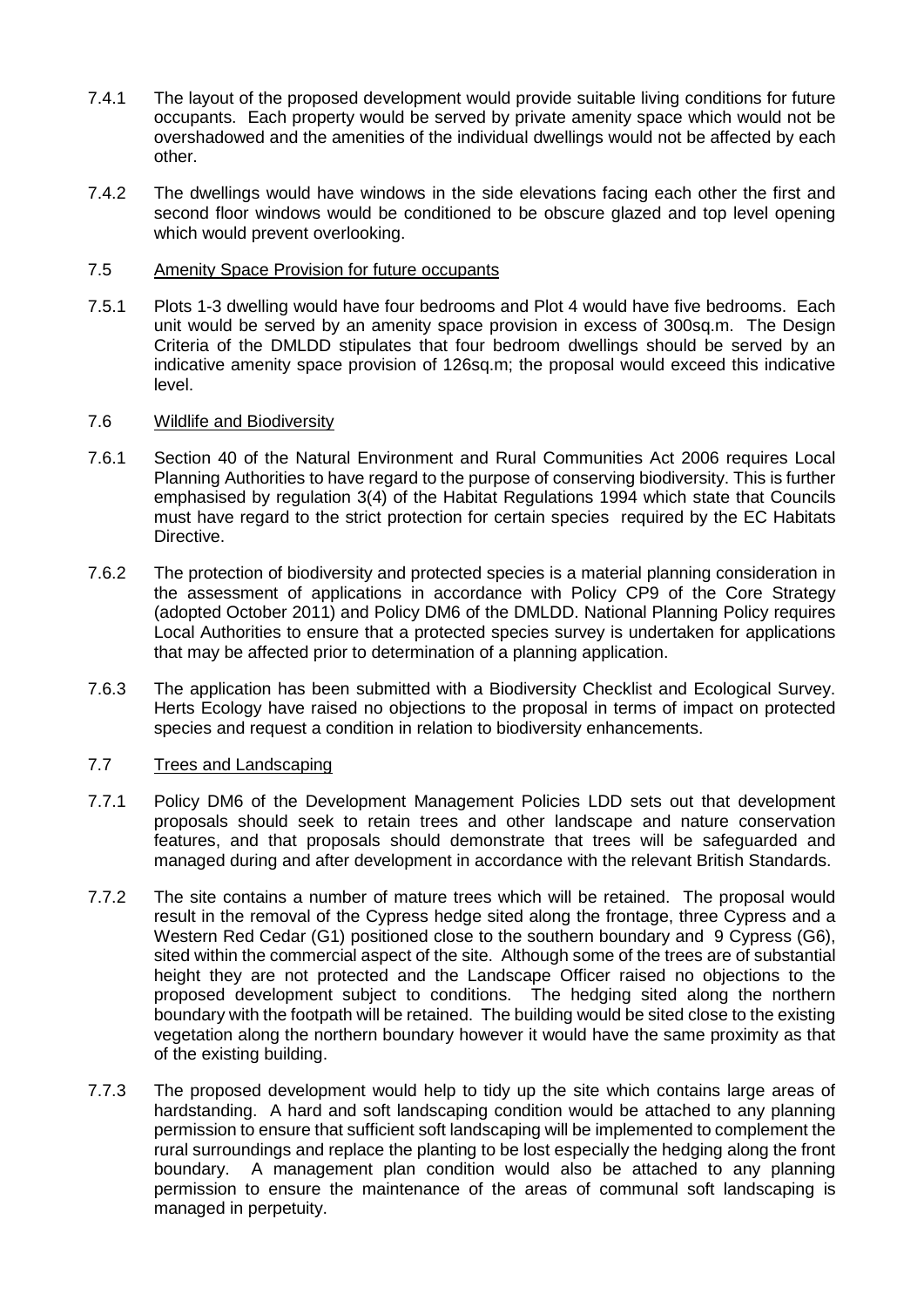#### 7.8 Highways, Access and Parking

- 7.8.1 Core Strategy Policy CP10 requires development to provide a safe and adequate means of access and to make adequate provision for all users, including car parking. Policy DM13 and Appendix 5 of the Development Management Policies document set out parking standards. The parking standards dictate that a four bedroom dwelling should have 3 assigned spaces.
- 7.8.2 Each unit would be served by three parking spaces two external and one garage. The garages would be of a size that could accommodate modern cars. The proposal would also include two visitor parking spaces. Sufficient parking would therefore be provided to serve the proposed development in accordance with the standards.
- 7.8.3 The existing access would be retained. The Highways Officer advised that the proposed layout and design of the access way into the site and parking arrangements is acceptable for the size of the proposal. The proposal would include a shared surface with no separate pedestrian footpath, the Highways Officer has confirmed that this is acceptable. The Highways Officer has also confirmed that the demolition of the existing dwelling and commercial unit and replacement with four dwellings is unlikely to result in a material increase in the number of vehicles using the site and considers that the proposal would not have an unreasonable impact on the safety and operation of the surrounding highway subject to conditions.
- 7.8.4 The dwelling in Plot 4 would be served by the existing access track sited along the northern boundary. This access would also serve the parking of Plot 3. There is sufficient space within the site to allow cars to wait clear of the highway if a cars are entering and exiting the access road at the same time. As the access road would only serve two units it is not considered that the use of the access would be intensive or result in conflict.

## 7.9 Housing Mix

- 7.9.1 Core Strategy Policies CP1 and CP3 require new development to contribute a range of house types and sizes to reflect needs. Core Strategy Policy CP3 also seeks to cater for a range of housing needs which should include provision of housing for the elderly and supported and specialist accommodation.
- 7.9.2 Policy CP3 of the Core Strategy also sets out proportions that should form the basis for the housing mix of development and indicates that proposals should broadly be for 30% 1 bedroom units, 35% 2-bedroom units, 34% 3-bedroom units and 1% 4-bedroom units. However, the most recent SHMA, published in January 2016 identified the indicative targets for market sector dwelling size within Three Rivers District as:

1 bedroom 7.7% of dwellings 2 bedrooms 27.8% of dwellings 3 bedrooms 41.5% of dwellings 4+ bedrooms 23.0% of dwellings

- 7.9.3 The proposed development would provide 100% four plus bed dwellings. Policy CP3 of the Core Strategy identifies that where a development does not accord with the mix as set out within the required mix then applications should explain how relevant factors have contributed to the mix of housing proposed.
- 7.9.4 A supporting document has been submitted and details that the size of the unit on Plot 4 is to accommodate the existing occupants of Daimar who wish to stay on the site. The document further clarifies that the three four bedroom dwellings to the front of the site are designed to be in keeping with the other dwellings in the locality and to ensure the scheme is viable. It is not considered that a reason for refusal would be justified in relation to the housing mix taking into consideration the character of the area and existing site.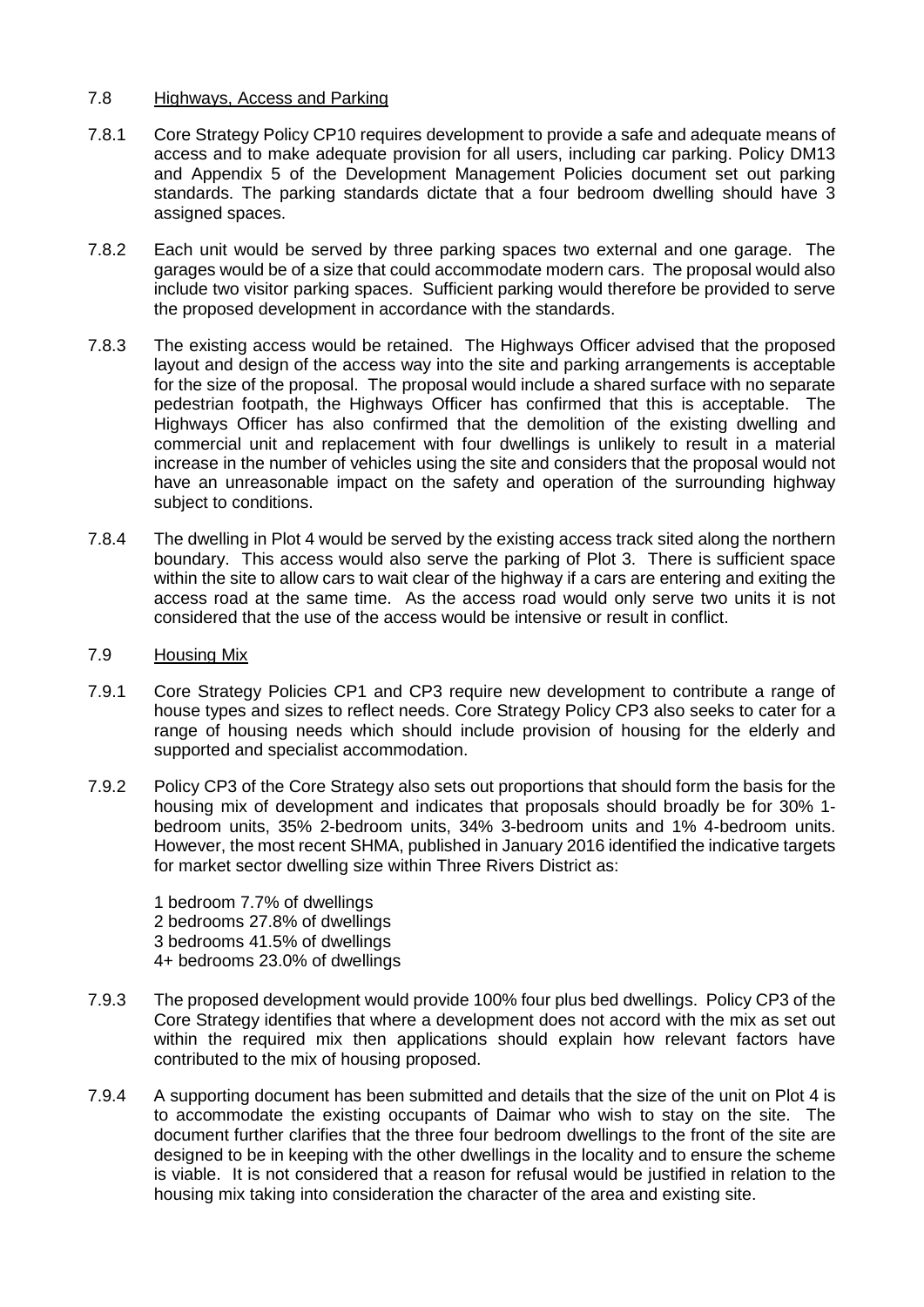# 7.10 Affordable Housing

- 7.10.1 In view of the identified pressing need for affordable housing in the District, Policy CP4 of the Core Strategy seeks provision of around 45% of all new housing as affordable housing and requires development resulting in a net gain of one or more dwellings to contribute to the provision of affordable housing. Developments resulting in a net gain of between one and nine dwellings may meet the requirement to provide affordable housing through a financial contribution. Details of the calculation of financial contributions in lieu of on-site provision of affordable housing are set out in the Affordable Housing Supplementary Planning Document.
- 7.10.2 Section 38(6) of the Planning and Compulsory Purchase Act 2004 requires applications to be determined in accordance with the adopted development plan subject to material considerations otherwise. The Courts are clear that:
	- (a) the weight to be given to such considerations is a matter for the decision maker.
	- (b) policy (however absolutely it is stated) cannot displace that the decision must always be taken with regard: *"As a matter of law the new national policy is only one of the matters which has to be considered under sec 70(2) and sec 38(6) when determining planning applications... in the determination of planning applications the effect of the new national policy is that although it would normally be inappropriate to require any affordable housing or social infrastructure contributions on sites below the threshold stated, local circumstances may justify lower (or no) thresholds as an exception to the national policy"* . [1](#page-15-0)
	- (c) The Framework *"is no more than 'guidance' and as such a 'material consideration'" for these purposes. "It cannot, and does not purport to, displace the primacy given by the statute and policy to the statutory development plan."* [2](#page-15-1)
- 7.10.3 Officers consider that the correct approach is to:
	- (1) Consider the starting point under the development plan policies
	- (2) Give significant weight to the Framework policies

(3) Have regard to current evidence of local housing need as a material consideration in deciding whether Framework policy should outweigh the breach of the adopted development plan policy.

(4) consider whether there is evidence of viability justification for failing to provide affordable housing, which would satisfy Policy CP4.

Policies should not be applied rigidly or exclusively when material considerations may indicate that it would not be in the interests of good planning to do so.

- 7.10.4 Following the issue of a WMS in Nov 2014 which stated that financial contributions towards affordable housing should no longer be sought on sites of 10 units or less and the amendment of the PPG In May 2016 to reflect this, the Council undertook an analysis of up to date evidence of housing needs in the Council's area (The Needs Analysis). The Council considers that the local evidence of housing need in the Needs Analysis:
	- (a) confirms that housing stress has increased since the Core Strategy was adopted;
	- (b) underlines the continuing relevance and importance of Policy CP4 (and the weight to be given to such local housing need for the purposes of Section 38(6)).

<span id="page-15-0"></span><sup>-</sup><sup>1</sup> Source: Court of Appeal in *West Berkshire Council v SSCLG [2016] 1 W.L.R. 3923 –* citing statements made to the High Court on behalf of the Secretary of State at paragraph 26 and confirming them at paragraph 29<br><sup>2</sup> Source: *Supreme Court in Hopkins Homes Ltd v SSCLG and Anor and Cheshire East Borough Council v SSCLG and Anor* 

<span id="page-15-1"></span>*<sup>[2017] 1</sup> W.L.R. 1865* at paragraph 21 per Carnwarth LJ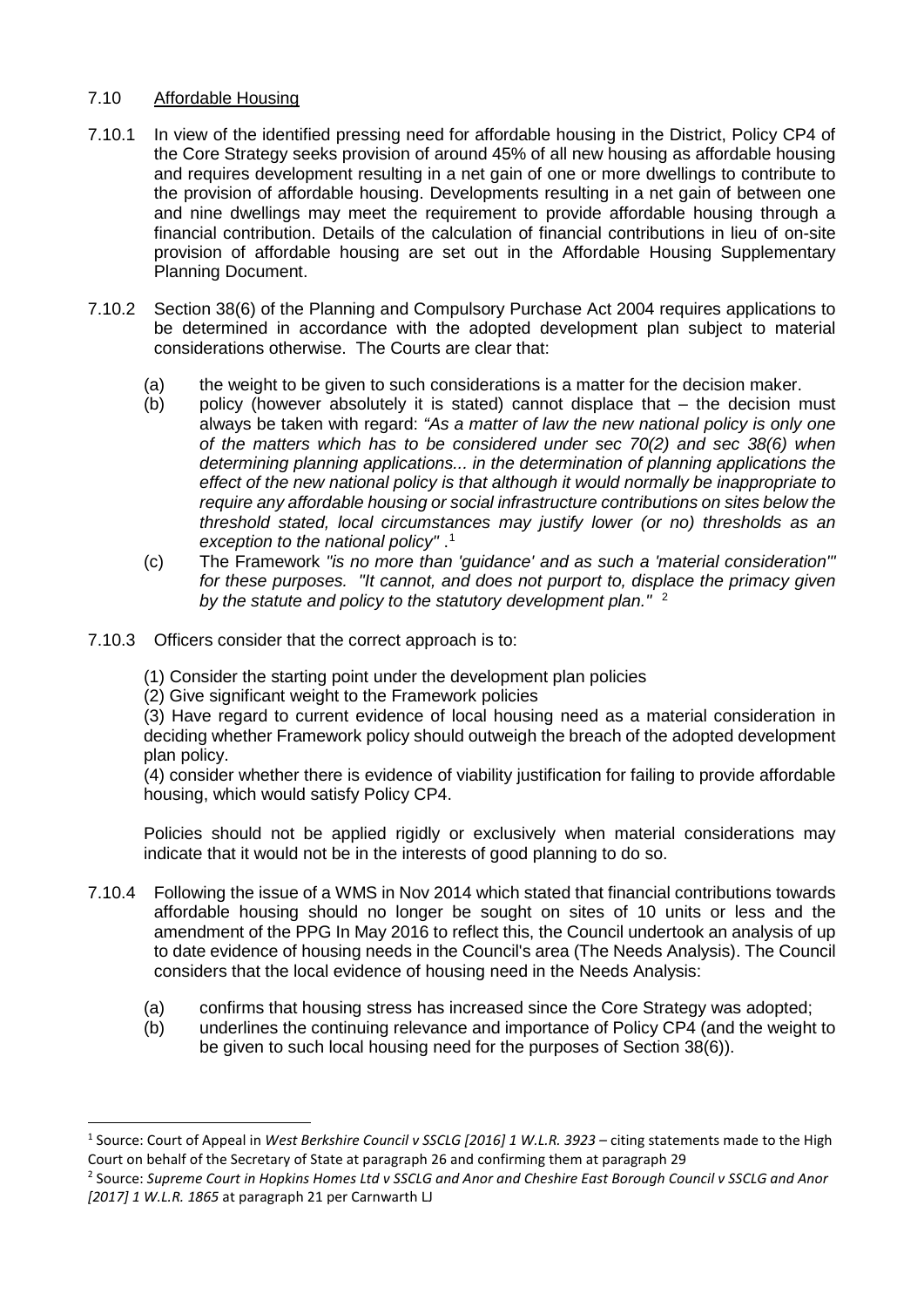- 7.10.5 The Council resolved on 1st September 2017 to treat the Needs Analysis as a consideration of significant weight when considering the relationship between Policy CP4 and the WMS and PPG for the purposes of Section 70(2) Town and Country Planning Act 1990 and Section 38(6) Planning and Compulsory Purchase Act 2004 in respect of development proposals of 10 dwellings or less.
- 7.10.6 Following the publication of the 2018 NPPF the Council undertook a further Needs Analysis in July 2018 titled: *"Evidence for Re-Instating the Affordable Housing Threshold in Core Strategy Policy CP4: Affordable Housing."* (Appendix A) This document concluded that whilst the Framework is a material consideration, breaches of Policy CP4 should not, in light of ongoing evidence of housing need be treated as outweighed by the Framework. This conclusion was reached having had regard to the following relevant factors:
	- General House Price Affordability in Three Rivers
	- Affordable Housing Supply Requirements in Three Rivers
	- Affordable Housing Provision in Three Rivers
	- Extent of residential development schemes proposed which are for sites delivering net gain of less than 10 dwellings
	- The contribution towards the provision of affordable housing Policy CP4(e) has historically made in respect of small sites
	- Relevant Appeal Decisions
	- The fact that the adopted plan policy does not impose burdens where they would render schemes unviable.

# *General House Price Affordability in Three Rivers*

- 7.10.7 As set out in more detail in the Council's document: Evidence for Re-Instating the Affordable Housing Threshold in Core Strategy Policy CP4: Affordable Housing, data published by the Office for National Statistics (ONS) demonstrated that in 2016 Three Rivers was the seventh most expensive local authority area in England and Wales (excluding London) out of a total of three hundred and fifty local authority areas. The lowest quartile house price in Three Rivers was £325,000.00. This represents a worsening of the position since 2011. The general house price affordability position has grown worse since 2016. According ONS data for the third quarter of 2017, the lowest quartile house price in Three Rivers as of September 2017 was £355,000, making it now the sixth most expensive local authority area in England and Wales (excluding London).
- 7.10.8 Lowest quartile earnings in Three Rivers in 2016 were £24,518.001, 13.3 times [less than] the lowest quartile house prices (ratio of lower quartile house prices to lower quartile gross annual, residence based earnings). That worsened to £24,657.00 in 2017 (14.4 times [less]). It is clear from this data that most first time buyers are simply unable to purchase a dwelling in the District. Such a lending ratio would have required a first time buyer in 2016 to have a deposit of £239,694.00, or (without such a deposit) to earn £92,857.00 per annum to get onto the lowest/cheapest rung of the property ladder. An additional £6,250.00 Stamp Duty payment would also have been due. The position is even more serious when the median affordability ratio for Three Rivers compared to the rest of England and Wales is considered: the median quartile income to median quartile house price affordability ratio is 13.82, the fifth worst affordability ratio in England and Wales.

# *Affordable Housing Requirements in Three Rivers*

- 7.10.9 The Council's Strategic Housing Market Assessment (2010) which assessed current and future housing markets and needs found that:
	- (1) the requirement for affordable housing in and around the Three Rivers area remained exceptionally high. This is largely as a result of very high house prices and rents, a constricted supply of suitable sites for all housing types and losses from the existing affordable stock through 'Right To Buy' sales,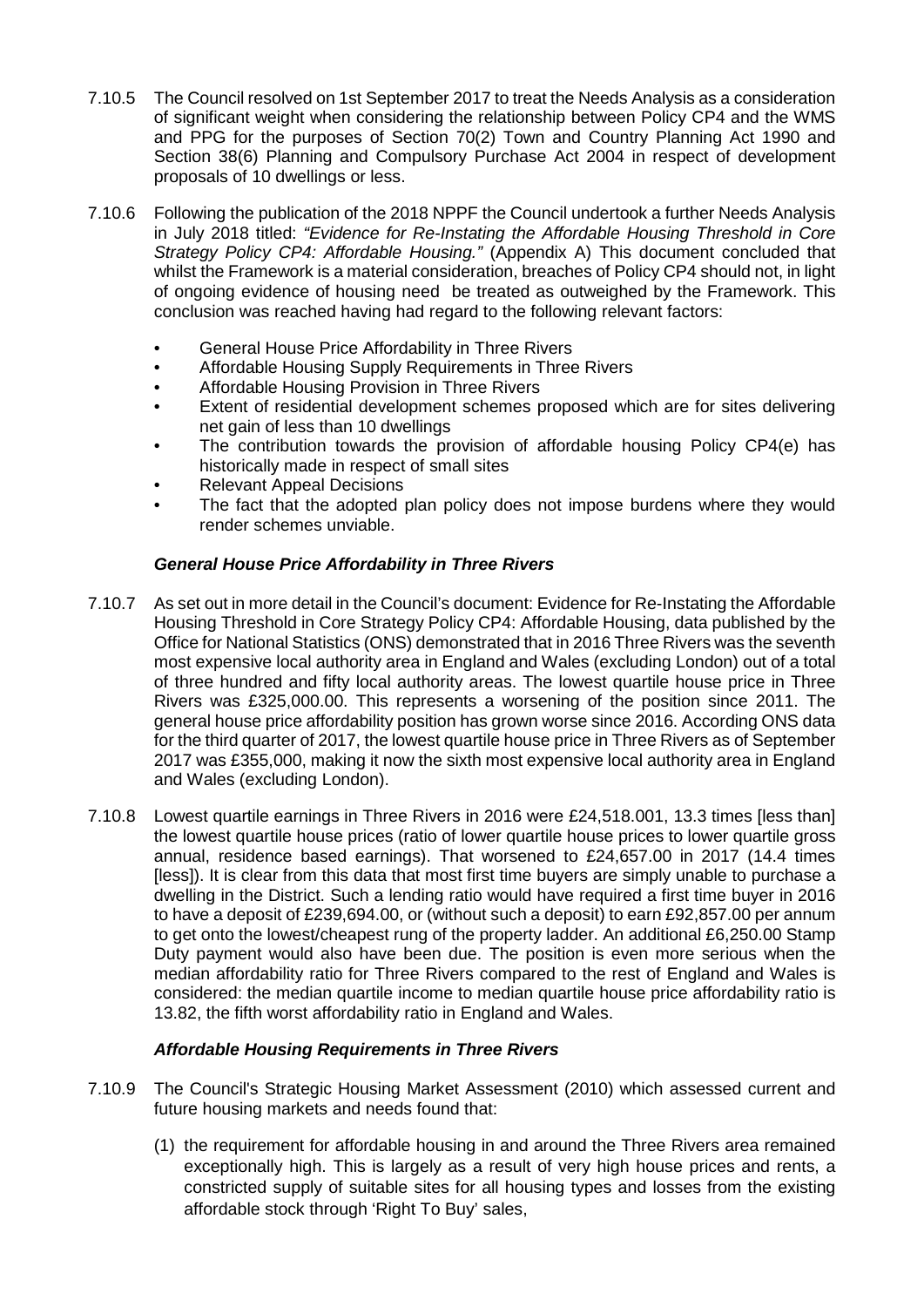- (2) **all** future housing supply in the district to 2021 would need to be affordable to satisfy affordable housing requirements. This represented the highest requirement amongst the six authorities within the London Commuter Belt.
- (3) The South West Hertfordshire Strategic Housing Market Assessment (January 2016) SHMA looked into newly-arising (projected future) need within the District, which was accepted as arising from newly forming households and existing households falling into this need. In South West Herts, the SHMA estimated a need totalling 2,760 new households per annum from 2013-2036. 15% of this need falls within Three Rivers, which equates to an estimated level of affordable housing need in the District from newly forming households of 419 per annum. With these figures in mind, the SHMA calculated the net affordable housing need within Three Rivers as being 617 units per annum or 14,191 units over the same 23 year period.

# *Affordable Housing Provision in Three Rivers*

7.10.10 Core Strategy CP4 requires around 45% of all new housing in the District to be affordable. As stated previously, prior to the WMS, all new developments that had a net gain of one or more dwellings would, subject to viability, be expected to contribute towards this. Since the start of the plan period from 1 April 2001 to 31st March 2017 (the latest date where the most recent completion figures are available), 3,736 gross dwellings were completed. From this, 843 were secured as affordable housing, a total of 22.6%. This percentage is significantly below the Core Strategy target of 45% which means there was a shortfall of 836 affordable housing units or 22.4% in order to fulfil the 45% affordable housing requirement up to 31 March 2017. This existing shortfall only exacerbates the already pressing need for small sites to contribute towards the provision of affordable housing and as such there is a high importance that small sites deliver to affordable housing contributions.

#### *Extent of residential development schemes proposed which are for sites delivering a net gain of less than 10 dwellings*

- 7.10.11 Between 1st May 2016 and 12th April 2017, seventy nine planning applications for residential development involving a net gain of dwellings were determined by the Council. Of those, forty seven applications (60%) were for schemes which proposed a net gain of 1- 9 units. This demonstrates the importance of small sites to the overall delivery of housing in the district. Having a large number of small sites is an inevitable consequence of the District being contained within the Metropolitan Green Belt.
- 7.10.12 During the latest 2016/2017 monitoring period, there were a total of 164 gross dwelling completions within the District, of which 0% were affordable. All of those completions related to planning permissions granted for 10 or less dwellings with a combined floorspace of less than 1000 sq metres. The above data emphasises the importance of small sites to the delivery of housing within Three Rivers and contradicts Appellants' case as stated at paragraph 3.23.

# *Contributions towards the provision of affordable housing Policy CP4(e) has made in respect of small site*

7.10.13 Since the adoption of its Core Strategy in 2011, Three Rivers has received small site affordable housing contributions amounting to over £2.1million. Utilising those monies, development is currently underway which will deliver 21 units of affordable housing, with the remaining monies to be utilised as a contribution towards the delivery of a further 17 affordable dwellings. It is clear that, its policy has delivered a significant contribution towards the delivery of much needed affordable housing in the district, without disrupting supply.

# *Relevant Appeal Decisions*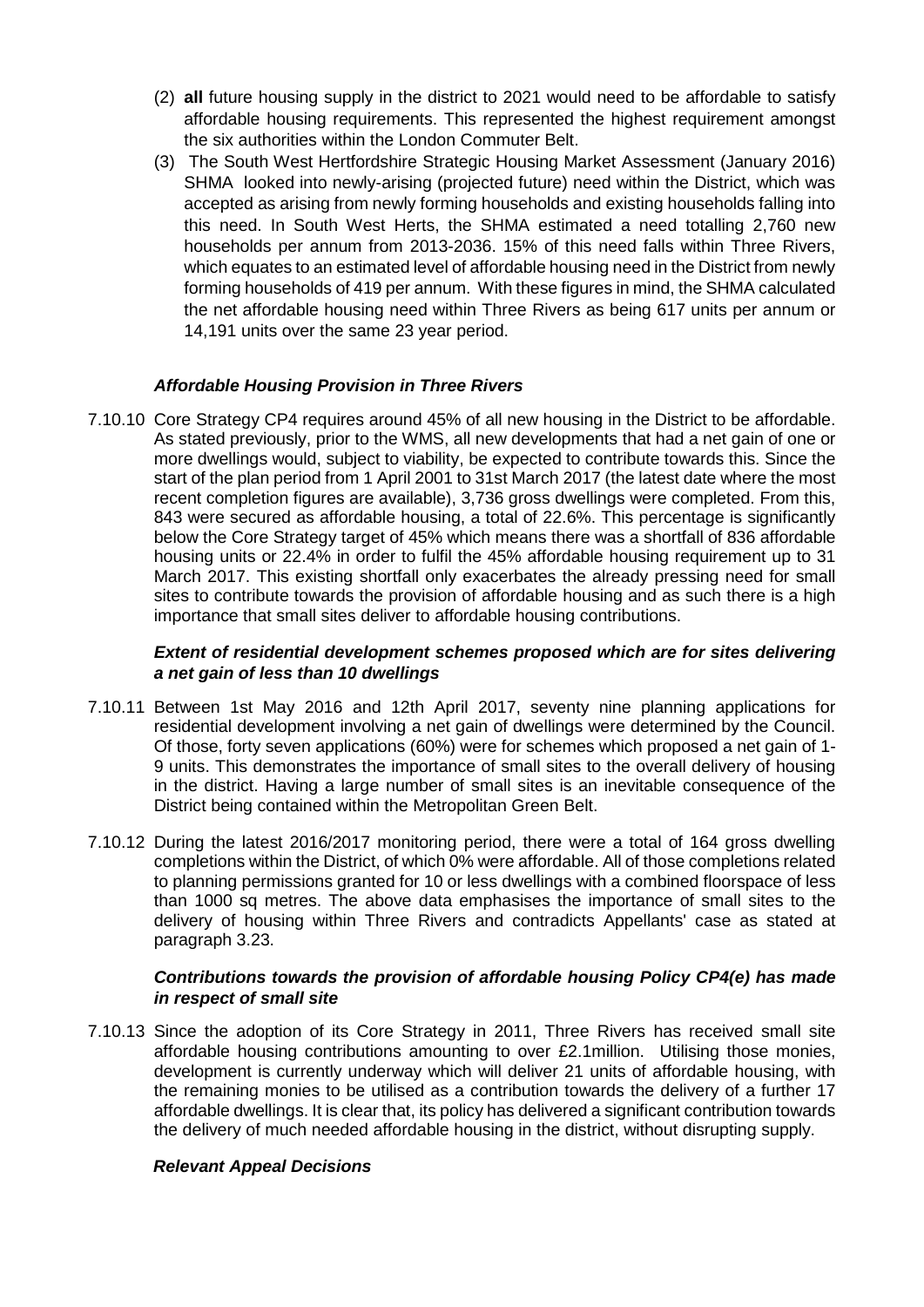7.10.14 On any view of the local housing need position, there is a serious planning issue. The Council's position is that it deserves significant weight, consistent with the decisions in similar situations where the 'exception' is a function of weight. Whilst some decisions predate the NPPF, paragraph 63 of the NPPF is fundamentally the same as the WMS and PPG. It is also noted that there have been more recent appeal decisions that post-date the NPPF which also support the Council's approach.

# *The fact that the adopted plan policy does not impose burdens where they would render schemes unviable*

- 7.10.15 Policy CP4 states **"**in assessing affordable housing requirements including the amount, type and tenure mix, the Council will treat each case on its merits, taking into account site circumstances **and financial viability**." It is clear that the operation of CP4 does not act as any form of brake on small scale development.
- 7.10.16 The applicant has submitted a viability appraisal which identified that an affordable housing contribution would not be viable. The independent appraisal of the applicants submission concluded that:

'The appraisal, which has a profit level of 17.5% shows a deficit of £132,048.

Should the Council be minded to grant planning approval it is our opinion the applicant would not be able to provide an off-site affordable housing payment.'

- 7.10.17 In light of this the LPA will not be seeking affordable housing contributions in relation to the proposed development.
- 7.11 Sustainability
- 7.11.1 Paragraph 93 of the NPPF states that "Planning plays a key role in helping to shape places to secure radical reductions in greenhouse gas emissions, minimising vulnerability and providing resilience to the impacts of climate change, and supporting the delivery of renewable and low carbon energy and associated infrastructure".
- 7.11.2 Policy CP1 of the Core Strategy requires the submission of an Energy and Sustainability Statement demonstrating the extent to which sustainability principles have been incorporated into the location, design, construction and future use of proposals and the expected carbon emissions.
- 7.11.3 Policy DM4 of the DMLDD requires applicants to demonstrate that development will produce 5% less carbon dioxide emissions than Building Regulations Part L (2013) requirements having regard to feasibility and viability. This may be achieved through a combination of energy efficiency measures, incorporation of on-site low carbon and renewable technologies, connection to a local, decentralised, renewable or low carbon energy supply. The policy states that from 2016, applicants will be required to demonstrate that new residential development will be zero carbon. However, the Government has announced that it is not pursuing zero carbon and the standard remains that development should produce 5% less carbon dioxide emissions than Building Regulations Part L (2013) requirements having regard to feasibility and viability.
- 7.11.4 The Sustainability Appraisal identifies that the proposed development would produce 6.29% less carbon dioxide emissions through a fabric first approach. No renewable energy technologies would not be proposed.

# 7.12 Refuse and Recycling

7.12.1 Policy DM10 (Waste Management) of the DMLDD advises that the Council will ensure that there is adequate provision for the storage and recycling of waste and that these facilities are fully integrated into design proposals. New developments will only be supported where: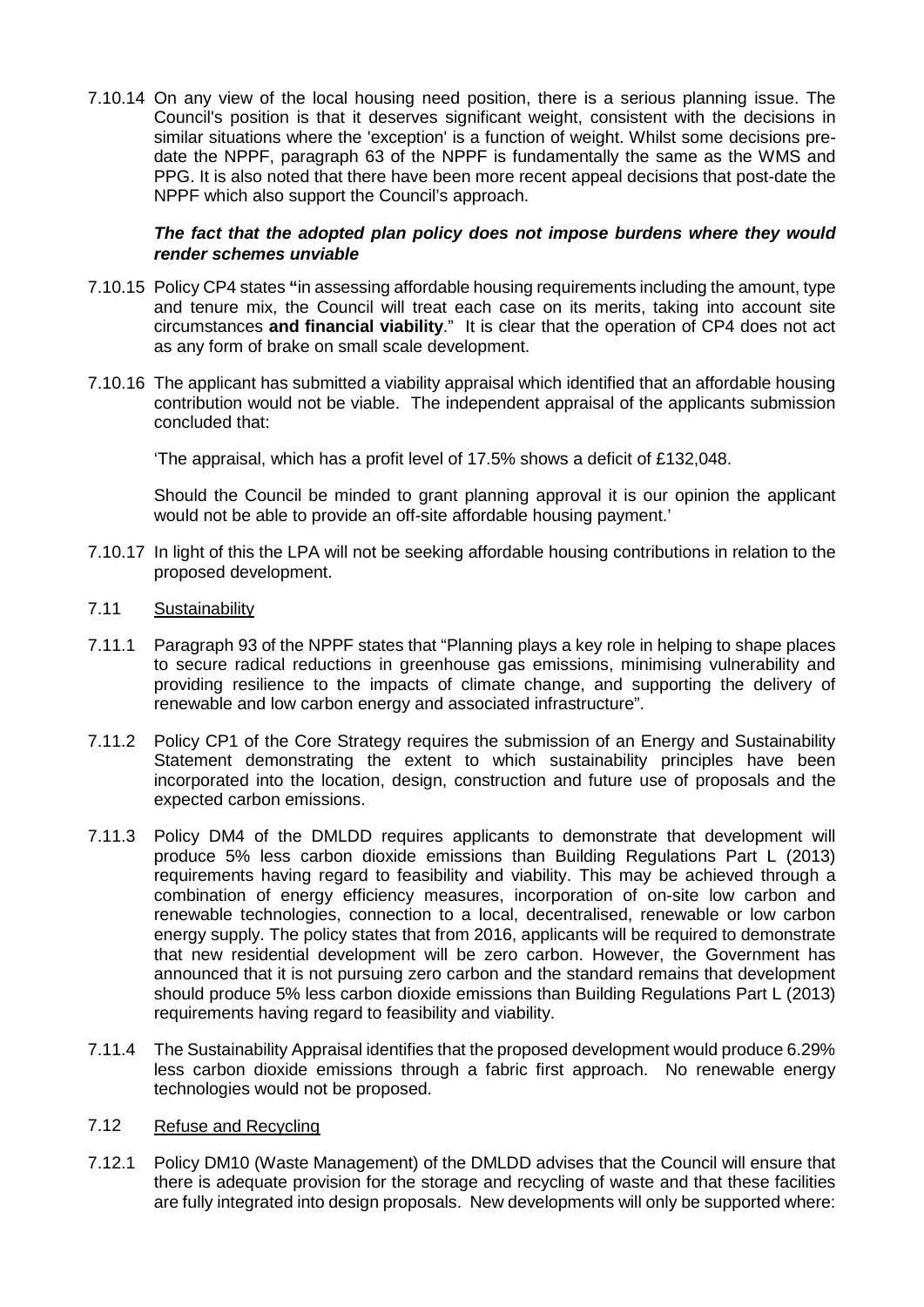i) The siting or design of waste/recycling areas would not result in any adverse impact to residential or work place amenity

ii) Waste/recycling areas can be easily accessed (and moved) by occupiers and by local authority/private waste providers

iii) There would be no obstruction of pedestrian, cyclists or driver site lines

7.12.2 The plans indicate that the bin collection point would be sited within the grass verge positioned outside of the application site. The Highways Officer has confirmed that this is a highways verge and commented that the storage of the bins on the verge on collection days would be acceptable however following collection must be removed and located within the curtilage of the site. Each property is served by a private amenity area which is sufficient to store the bins throughout the remainder of the week. Any planning permission would include a condition that the bins are only to be located on the bin collection point on collection days only. The existing dwelling and dwellings along Bedmond Road are served by roadside collection, the proposal would not materially affect the existing service.

#### 7.13 Infrastructure Contributions

7.13.1 Policy CP8 of the Core Strategy requires development to make adequate contribution to infrastructure and services. The Three Rivers Community Infrastructure Levy (CIL) was adopted in February 2015 and came into force on 1 April 2015. The Charging Schedule sets out that the pre-application site is within 'Area B' within which the charge per sqm of residential development is £120.

# **8 Recommendation**

- 8.1 That PLANNING PERMISSION BE GRANTED subject to the following conditions:
	- C1 The development hereby permitted shall be begun before the expiration of three years from the date of this permission.

Reason: In pursuance of Section 91(1) of the Town and Country Planning Act 1990 and as amended by the Planning and Compulsory Purchase Act 2004.

C2 The development hereby permitted shall be carried out in accordance with the following approved plans: SHEET No.1, SHEET No.2, SHEET No.3, PL-01 Rev F, PL-02, PL-04 Rev A, PL-05 Rev D, PL-06 Rev A, PL-07 Rev B, PL-08 Rev E, PL-09 Rev D, PL-10 Rev A, PL-11 Rev A.

Reason: For the avoidance of doubt, in the proper interests of planning and to protect the Green Belt, neighbouring properties and street scene in accordance with Policies CP1, CP2, CP3, CP4, CP8, CP9, CP10, CP11 and CP12 of the Core Strategy (adopted October 2011), Policies DM1, DM2, DM4, DM6, DM7, DM8, DM10, DM13 and Appendices 2 and 5 of the Development Management Policies LDD (adopted July 2013) and Policy SA1 of the Site Allocations Development Plan Document (adopted November 2014).

C3 No development shall commence until full details have been submitted to and approved in writing by the Local Planning Authority to illustrate the swept path analysis to illustrate that a fire tender can easily manoeuvre and turn around within the site and get access to within 45m from all parts of dwelling 4 at the rear of the site and not have to reverse more than 20m in doing so. The turning provision shall be thereafter maintained at all times.

Reason: This is a pre-commencement condition in the interests of highway safety and convenience in accordance with Policies CP1 and CP10 of the Core Strategy (adopted October 2011).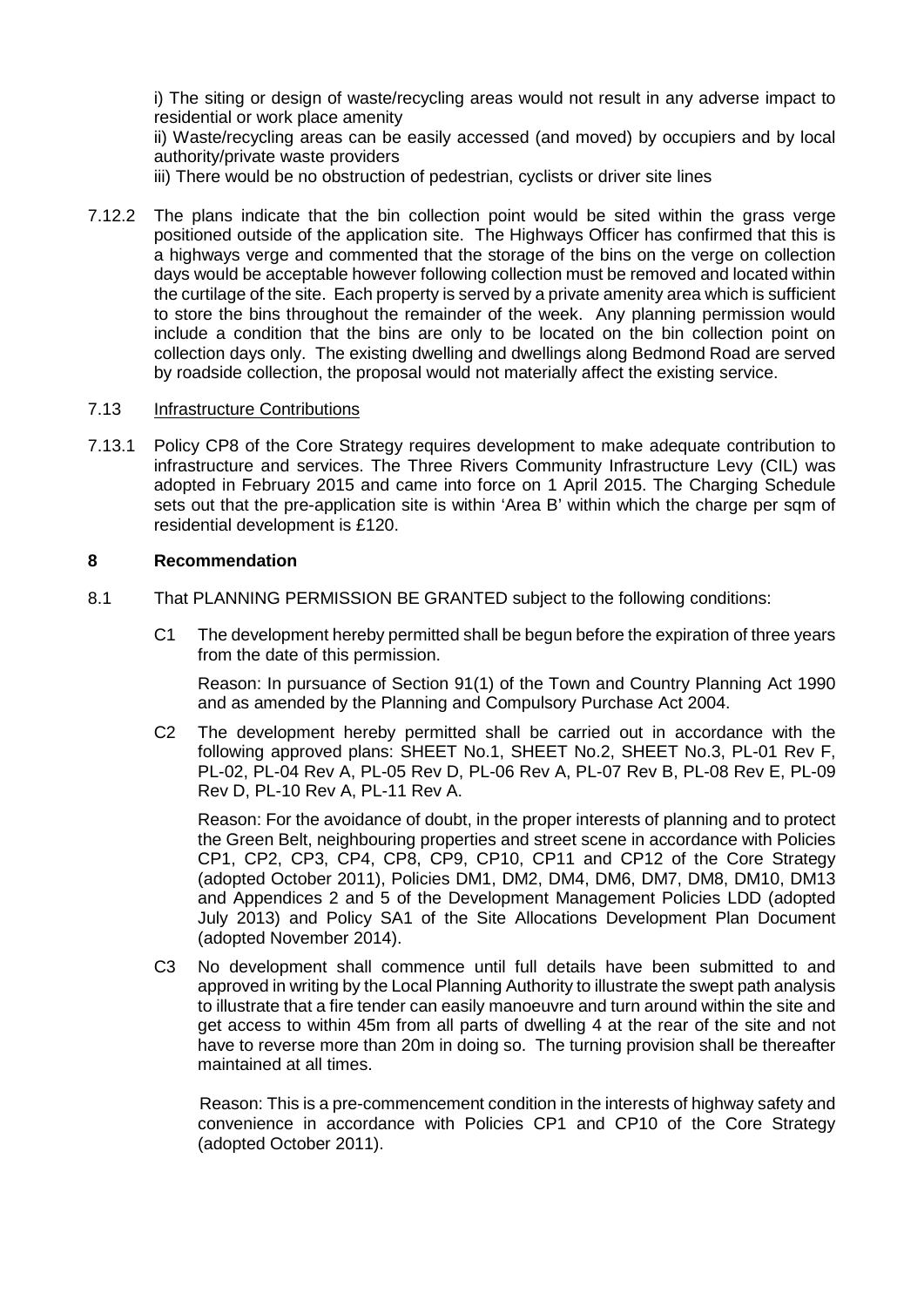C4 The development shall not begin until full details of all proposed construction vehicle access, movements, parking arrangements and wheel washing facilities have been submitted to and approved in writing by the Local Planning Authority. The relevant details should be submitted in the form of a Construction Management Plan and the approved details are to be implemented throughout the construction programme.

Reason: This is a pre-commencement condition in order to protect highway safety and the amenity of other users of the public highway and rights of way in accordance with Policies CP1 and CP10 of the Core Strategy (adopted October 2011).

C5 No development or other operation shall commence on site until a method statement has been submitted to and approved in writing by the Local Planning Authority. This method statement shall include details of timetables of works, method of demolition, removal of material from the site, importation and storage of building materials on the site, details and depths of underground service routes, methods of excavation and construction methods, in particular where they lie close to trees. The construction methods to be used shall ensure the retention and protection of trees, shrubs and hedges growing on or adjacent to the site. The development shall only be implemented in accordance with the approved method statement.

The fencing or other works which are part of the approved scheme shall not be moved or removed, temporarily or otherwise, until all works including external works have been completed and all equipment, machinery and surplus materials removed from the site.

Reason: This condition is a pre commencement condition to prevent damage to trees during construction, to protect the visual amenities of the trees, area and to meet the requirements of Policies CP1 and CP12 of the Core Strategy (adopted October 2011) and Policy DM6 of the Development Management Policies LDD (adopted July 2013).

C6 No development shall take place until there has been submitted to and approved in writing by the Local Planning Authority a scheme of hard and soft landscaping, which shall include the location of all existing trees and hedgerows affected by the proposed development, and details of those to be retained, together with a scheme detailing measures for their protection in the course of development.

All hard landscaping works required by the approved scheme shall be carried out and completed prior to the first occupation of the development hereby permitted. All soft landscaping works required by the approved scheme shall be carried out in accordance with a programme to be agreed before development commences and shall be maintained including the replacement of any trees or plants which die are removed or become seriously damaged or diseased in the next planting season with others of a similar size or species, for a period for five years from the date of the approved scheme was completed.

Reason: This condition is a pre commencement condition in the interests of visual amenity in accordance with Policies CP1 and CP12 of the Core Strategy (adopted October 2011) and Policy DM6 of the Development Management Policies LDD (adopted July 2013).

C7 Prior to the first occupation of the development hereby permitted the proposed access road, on-site car parking and turning areas shall be laid out, demarcated, levelled, surfaced and drained in accordance with the approved plan and retained thereafter available for that specific use.

Reason: In the interests of visual amenity in accordance with Policies CP1 and CP12 of the Core Strategy (adopted October 2011) and Policy DM6 of the Development Management Policies LDD (adopted July 2013).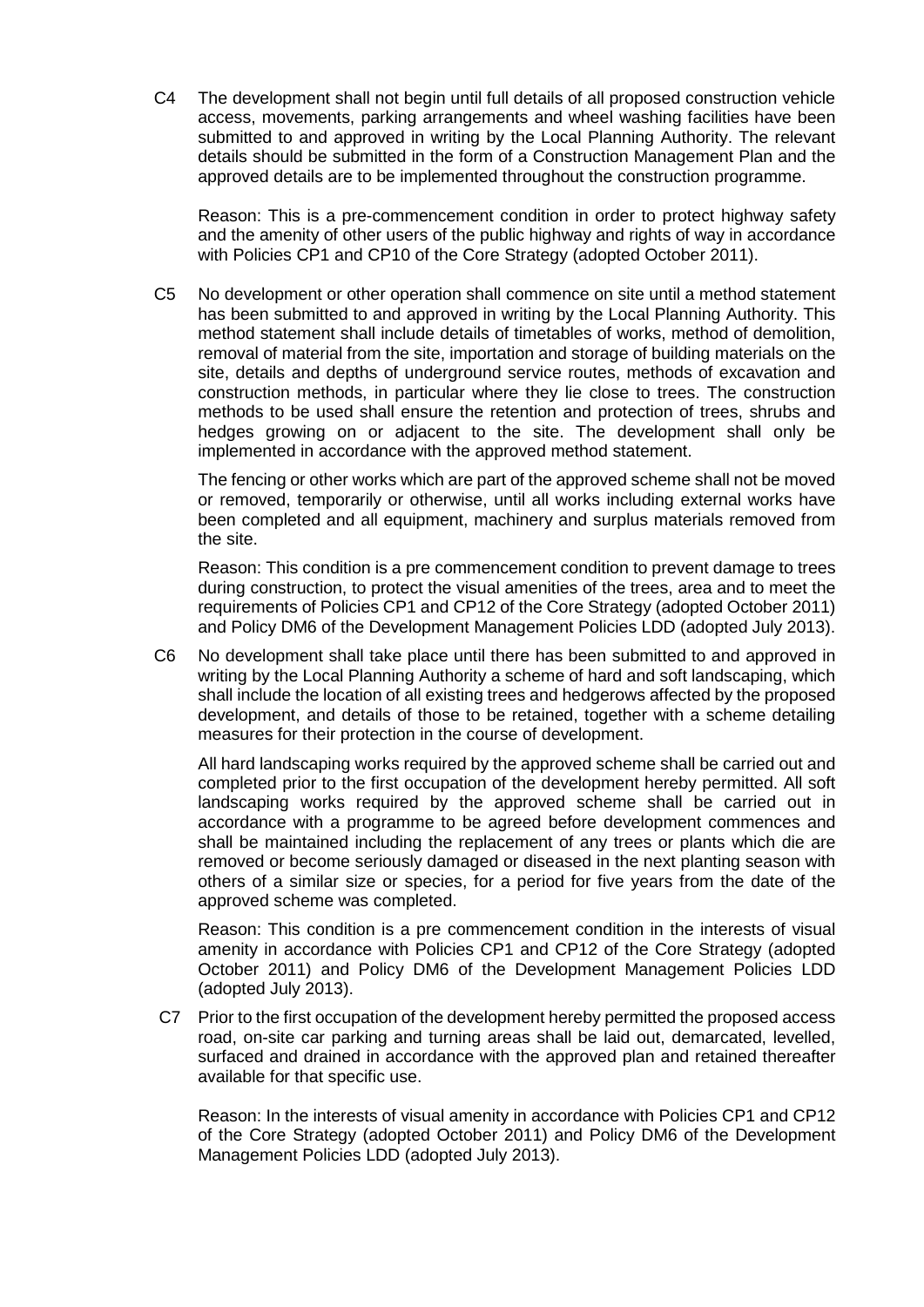C8 Prior to the first occupation of the development hereby permitted visibility splays shall be provided in full accordance with the details indicated on the approved plan number PL-01 F. The splays shall thereafter be maintained at all times free from any obstruction between 600mm and 2m above the level of the adjacent highway carriageway.

Reason: In the interests of visual amenity in accordance with Policies CP1 and CP12 of the Core Strategy (adopted October 2011) and Policy DM6 of the Development Management Policies LDD (adopted July 2013).

C9 Before any building operations above ground level hereby permitted are commenced, samples and details of the proposed external materials shall be submitted to and approved in writing by the Local Planning Authority and no external materials shall be used other than those approved.

Reason: To prevent the building being constructed in inappropriate materials in accordance with Policies CP1 and CP12 of the Core Strategy (adopted October 2011) and Policy DM1 and Appendix 2 of the Development Management Policies LDD (adopted July 2013).

C10 Prior to the first occupation of the development hereby permitted, a plan indicating the positions, design, materials and type of boundary treatment to be erected on the site shall be submitted to and approved in writing by the Local Planning Authority. The boundary treatment shall be erected prior to the first occupation in accordance with the approved details and shall be permanently maintained as such thereafter.

Reason: To ensure that appropriate boundary treatments are proposed to safeguard the amenities of neighbouring properties, Green Belt and the character of the locality in accordance with Policies CP1, CP11 and CP12 of the Core Strategy (adopted October 2011) and Policies DM1, DM2 and Appendix 2 of the Development Management Policies LDD (adopted July 2013).

C11 Notwithstanding the provisions of the Town and Country Planning (General Permitted Development) Order 2015 (or any other revoking and re-enacting that order with or without modification), no windows/dormer windows or similar openings [other than those expressly authorised by this permission] shall be constructed in the southern elevations or roof slopes of the dwelling on Plot 1 hereby approved.

Reason: To safeguard the residential amenities of neighbouring properties in accordance with Policies CP1 and CP12 of the Core Strategy (adopted October 2011) and Policy DM1 and Appendix 2 of the Development Management Policies LDD (adopted July 2013).

C12 Before the first occupation of the buildings on Plots 1, 2 and 3 hereby permitted the first and second floor window(s) in the flank elevations of the dwellings on Plots 1, 2 and 3 shall be fitted with purpose made obscured glazing and shall be top level opening only at 1.7m above the floor level of the room in which the window is installed. The window(s) shall be permanently retained in that condition thereafter.

Reason: To safeguard the amenities of the occupiers of neighbouring residential properties in accordance with Policies CP1 and CP12 of the Core Strategy (adopted October 2011) and Policy DM1 and Appendix 2 of the Development Management Policies LDD (adopted July 2013).

C13 The development shall not be occupied until the energy saving and renewable energy measures detailed within the Energy Statement submitted as part of the application are incorporated into the approved development.

Reason: To ensure that the development meets the requirements of Policies CP1 and CP12 of the Core Strategy (adopted October 2011) and Policies DM1, DM4 and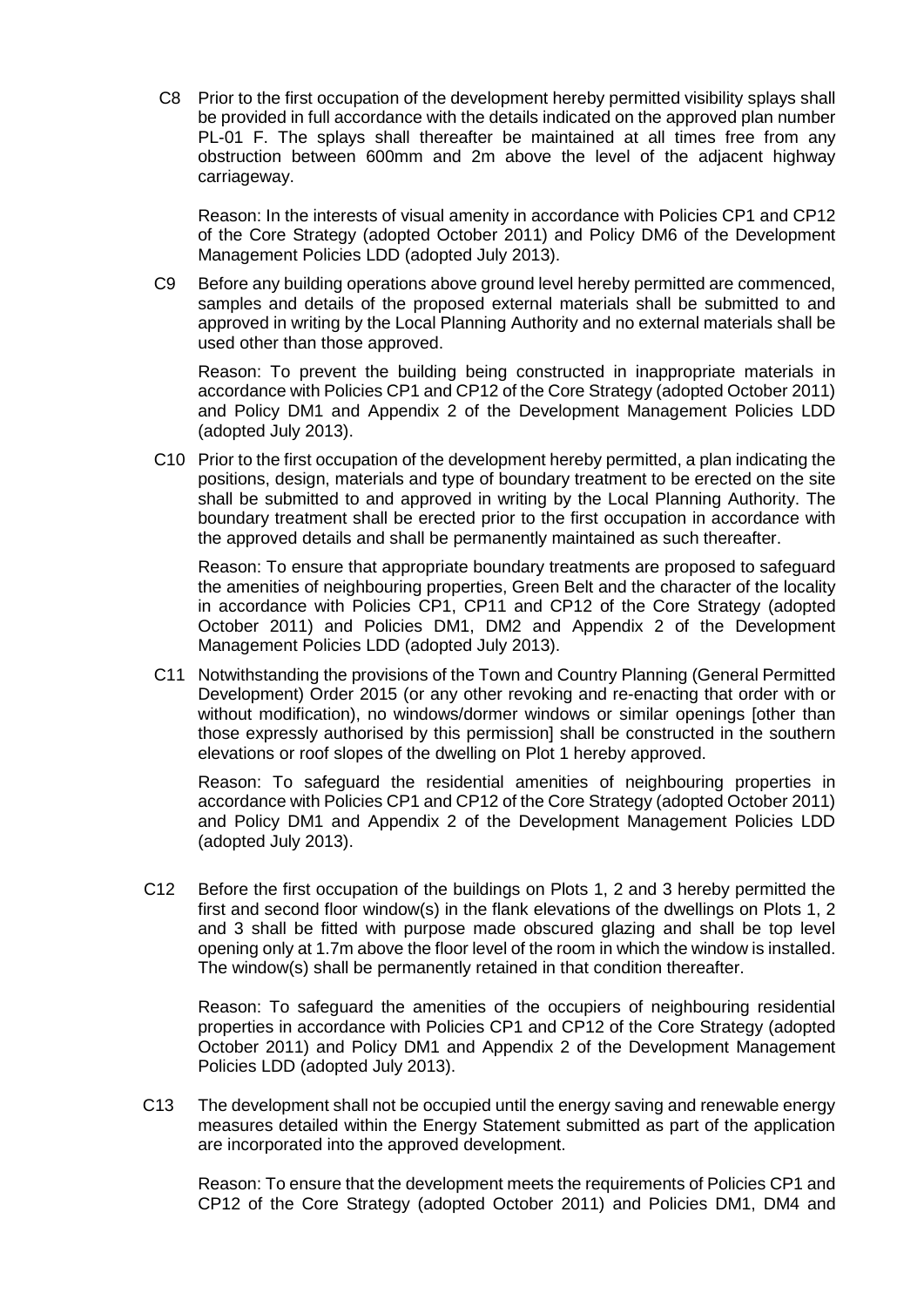Appendix 2 of the Development Management Policies LDD (adopted July 2013) and to ensure that the development makes as full a contribution to sustainable development as possible.

C14 Prior to occupation of the development hereby permitted, a landscape management plan, including long term design objectives, management responsibilities, timescales and maintenance schedules for all landscape areas, shall be submitted to and approved in writing by the Local Planning Authority. The landscape management plan shall be carried out as approved.

Reason: To ensure that the approved landscaping is satisfactorily maintained, in accordance with Policies CP1 and CP12 of the Core Strategy (adopted October 2011) and Policy DM6 of the Development Management Policies LDD (adopted July 2013).

C15 The development shall not be occupied until a scheme for the separate storage and collection of domestic waste has been submitted to and approved in writing by the Local Planning Authority. Details shall include siting of refuse and recycling facilities on the premises on non-collection days and confirmation that the bins will only be stored on the highway verge on collection days. The development hereby permitted shall not be occupied until the approved scheme has been implemented and these facilities should be retained permanently thereafter.

Reason: To ensure that satisfactory provision is made, in the interests of amenity and to ensure that the visual appearance of such provision is satisfactory in compliance with Policies CP1 and CP12 of the Core Strategy (adopted October 2011) and Policies DM1, DM10 and Appendix 2 of the Development Management Policies document (adopted July 2013).

C16 Immediately following the implementation of this permission, notwithstanding the provisions of the Town and Country Planning (General Permitted Development) Order 2015 (or any other revoking and re-enacting that order with or without modification) no development within the following Classes of Schedule 2 of the Order shall take place.

Part 1

Class A - enlargement, improvement or other alteration to the dwelling

Class E - provision of any building or enclosure

Class F - any hard surface

Part 2

Class A - erection, construction, maintenance or alteration of a gate, fence, wall or other means of enclosure

No development of any of the above classes shall be constructed or placed on any part of the land subject of this permission.

Reason: To ensure adequate planning control over further development having regard to the limitations of the site and in the interests of the visual amenities of the site, Green Belt and the area in general, in accordance with Policies CP1, CP11 and CP12 of the Core Strategy (adopted October 2011) and Policies DM1, DM2 and Appendix 2 of the Development Management Policies LDD (adopted July 2013).

C17 The development shall be carried out in accordance with the mitigation measures and enhancement measures in strict accordance with the details set out within Ecological Survey, by Philip Irving, dated March 2018. Reason: Reason: To ensure to ensure that any protected species are safeguarded and to meet the requirements of Policies CP1, CP9 and CP12 of the Core Strategy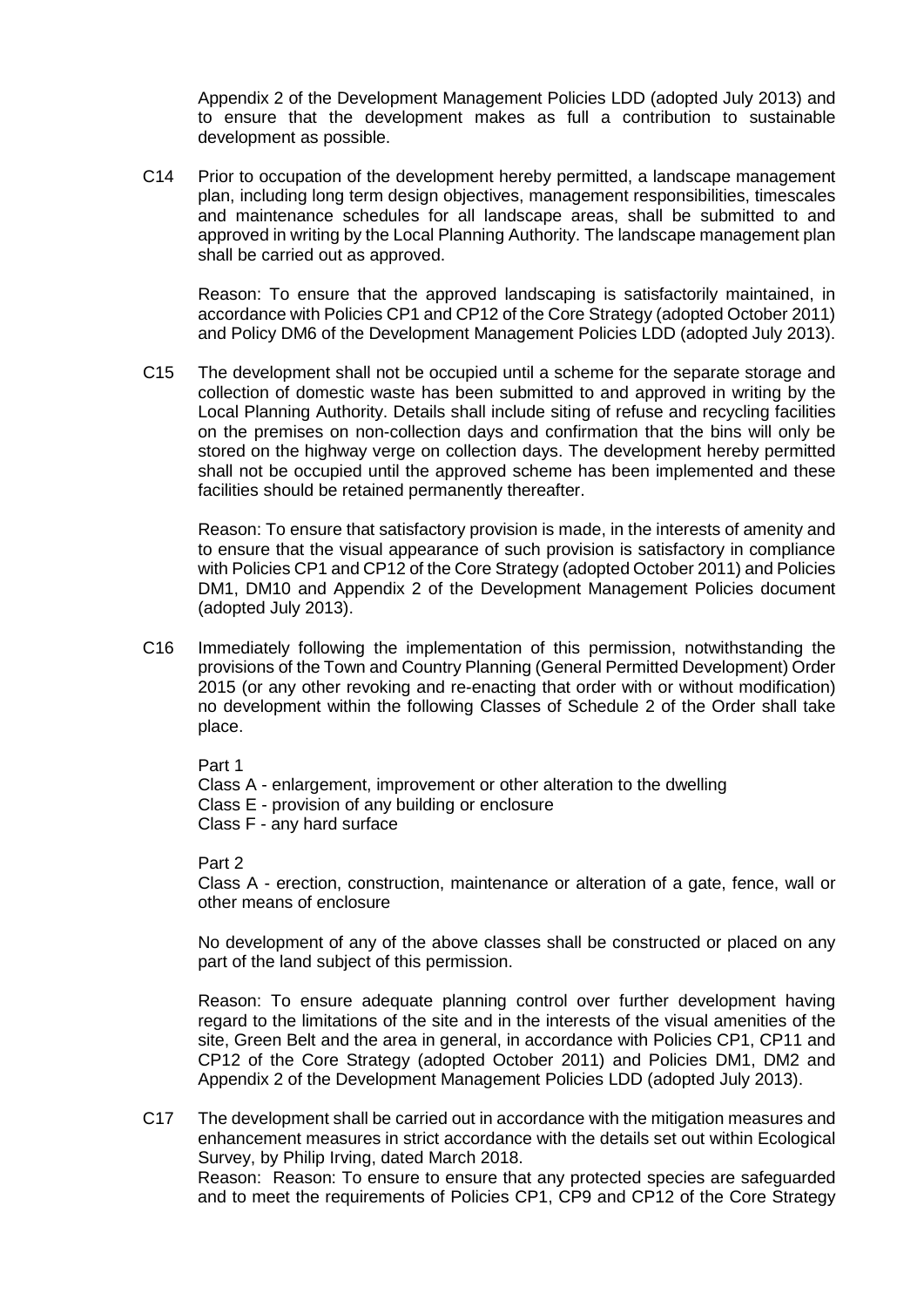(adopted October 2011) and Policy DM6 of the Development Management Policies LDD (adopted July 2013).

C18 Prior to the first occupation of the development hereby permitted the commercial use of the site shall cease and all existing commercial and residential buildings shall be demolished and all materials (and vehicles associated with the commercial storage use) shall be permanently removed from the site.

Reason: To protect the Green Belt from inappropriate development and to meet the requirements of Policy CP11 of the Core Strategy (adopted October 2011) and Policy DM2 of the Development Management Policies LDD (adopted July 2013).

#### 8.2 **Informatives**:

I1 With regard to implementing this permission, the applicant is advised as follows:

All relevant planning conditions must be discharged prior to the commencement of work. Requests to discharge conditions must be made by formal application. Fees are £116 per request (or £34 where the related permission is for extending or altering a dwellinghouse or other development in the curtilage of a dwellinghouse). Please note that requests made without the appropriate fee will be returned unanswered.

There may be a requirement for the approved development to comply with the Building Regulations. Please contact Hertfordshire Building Control (HBC) on 0208 207 7456 or at buildingcontrol@hertfordshirebc.co.uk who will be happy to advise you on building control matters and will protect your interests throughout your build project by leading the compliance process. Further information is available at www.hertfordshirebc.co.uk.

Community Infrastructure Levy (CIL) - Your development may be liable for CIL payments and you are advised to contact the CIL Officer for clarification with regard to this. It is a requirement under Regulation 67 (1), Regulation 42B(6) (in the case of residential annexes or extensions), and Regulation 54B(6) (for self-build housing) of The Community Infrastructure Levy Regulations 2010 (As Amended) that a Commencement Notice (Form 6) is submitted to Three Rivers District Council as the Collecting Authority no later than the day before the day on which the chargeable development is to be commenced. DO NOT start your development until the Council has acknowledged receipt of the Commencement Notice. Failure to do so will mean you will lose the right to payment by instalments (where applicable), lose any exemptions already granted, and a surcharge will be imposed.

Care should be taken during the building works hereby approved to ensure no damage occurs to the verge or footpaths during construction. Vehicles delivering materials to this development shall not override or cause damage to the public footway. Any damage will require to be made good to the satisfaction of the Council and at the applicant's expense.

Where possible, energy saving and water harvesting measures should be incorporated. Any external changes to the building which may be subsequently required should be discussed with the Council's Development Management Section prior to the commencement of work.

I2 The Local Planning Authority has been positive and proactive in its consideration of this planning application, in line with the requirements of the National Planning Policy Framework and in accordance with the Town and Country Planning (Development Management Procedure) (England) Order 2015. The Local Planning Authority suggested modifications to the development during the course of the application and the applicant submitted amendments which result in a form of development that maintains/improves the economic, social and environmental conditions of the District.